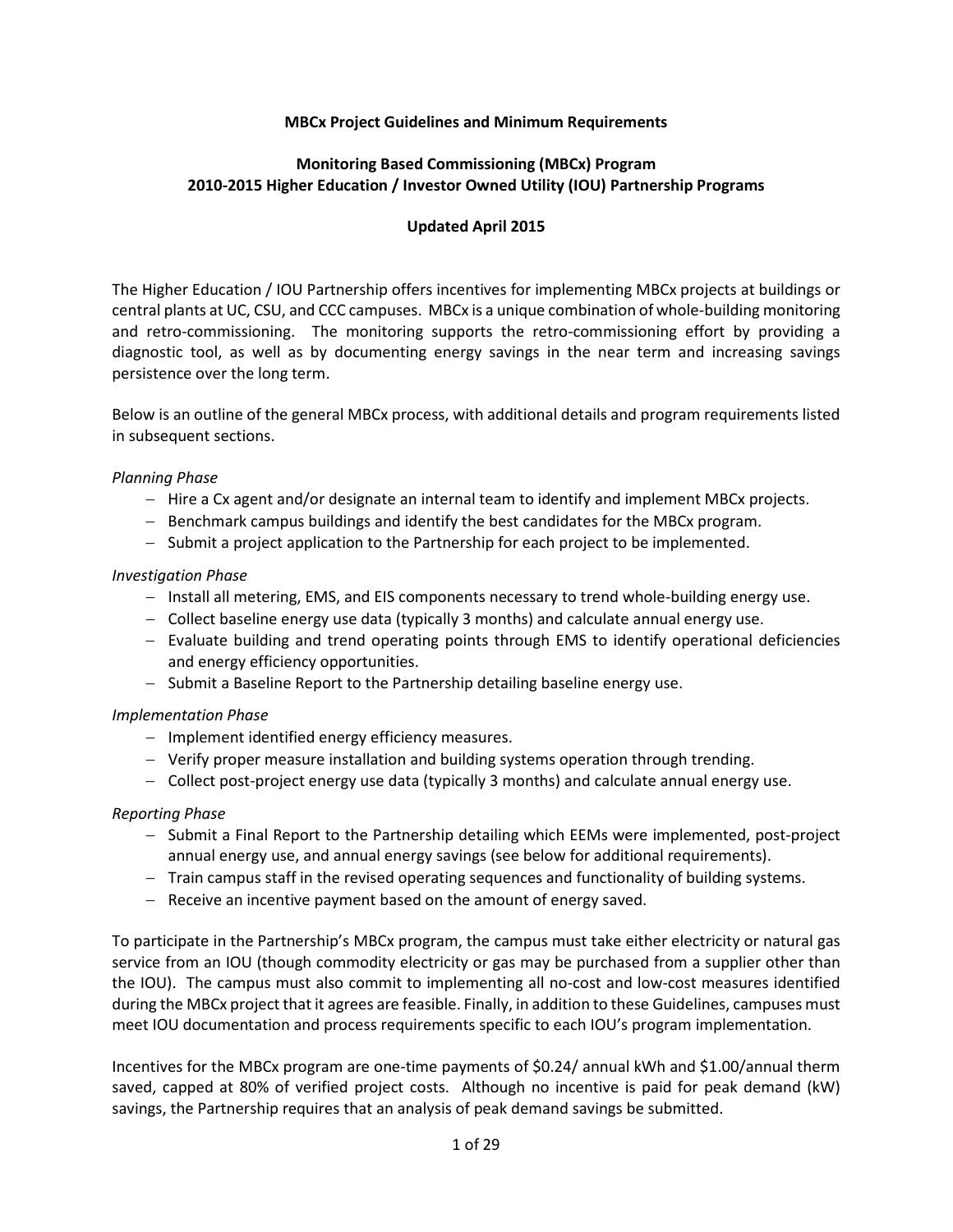## **Figure 1 - MBCx Process Schedule and Deliverables**

| <b>Process Step</b>                                     | <b>Deliverable</b>                        |  |  |  |  |
|---------------------------------------------------------|-------------------------------------------|--|--|--|--|
| <b>Planning Phase</b>                                   |                                           |  |  |  |  |
| Hire Cx Agent and/or designate internal MBCx team       |                                           |  |  |  |  |
| Benchmarking / project selection                        | Form C-1 (mandatory for UC only)          |  |  |  |  |
| Submit project application                              | Form C                                    |  |  |  |  |
| Partnership reviews and approves application            |                                           |  |  |  |  |
| Campus signs Campus Payment (UC/CSU) or Project         | Campus Payment (UC/CSU) or Project        |  |  |  |  |
| Agreement (CCC) form                                    | Agreement (CCC) form                      |  |  |  |  |
| <b>Investigation Phase</b>                              |                                           |  |  |  |  |
| Install whole-building metering, connect meters to      |                                           |  |  |  |  |
| building/campus EMS/EIS                                 |                                           |  |  |  |  |
| Calibrate and document whole-building meter calibration | <b>Meter Calibration Documentation</b>    |  |  |  |  |
| Collect whole-building trend data (typically 3 months)  |                                           |  |  |  |  |
| Perform building evaluation                             |                                           |  |  |  |  |
| Determine baseline annual energy use based on whole-    |                                           |  |  |  |  |
| building energy trends                                  |                                           |  |  |  |  |
| Submit Baseline Report to Partnership                   | Baseline Report, baseline energy analysis |  |  |  |  |
| Campus emails list of measures to be implemented to     |                                           |  |  |  |  |
| Partnership                                             |                                           |  |  |  |  |
| Partnership reviews and approves baseline analysis      |                                           |  |  |  |  |
| <b>Implementation Phase</b>                             |                                           |  |  |  |  |
| Implement identified EEMs                               |                                           |  |  |  |  |
| Campus emails log of implemented MBCx measures to       | <b>MBCx Measure Log</b>                   |  |  |  |  |
| Partnership                                             |                                           |  |  |  |  |
| Verify proper EEM implementation                        |                                           |  |  |  |  |
| Collect whole-building trend data (typically 3 months)  |                                           |  |  |  |  |
| <b>Reporting Phase</b>                                  |                                           |  |  |  |  |
| Determine post-implementation annual energy use based   |                                           |  |  |  |  |
| on whole-building energy trends                         |                                           |  |  |  |  |
| Submit Form E, verifying project completion             | Form E                                    |  |  |  |  |
| Submit Final Report and associated documentation to     | Final Report, post-MBCx energy analysis,  |  |  |  |  |
| Partnership                                             | Form D, Cost Documentation, Systems       |  |  |  |  |
|                                                         | Manual (if applicable)                    |  |  |  |  |
| Perform staff training                                  |                                           |  |  |  |  |
| Receive incentive payment                               |                                           |  |  |  |  |

## **Planning Phase**

## Hire a Cx Agent

Campuses do not have to hire a Commissioning (Cx) Agent (projects can be performed by in-house staff), but the Partnership recommends doing so, as Cx Agents will have experience and expertise that most campus staffs do not.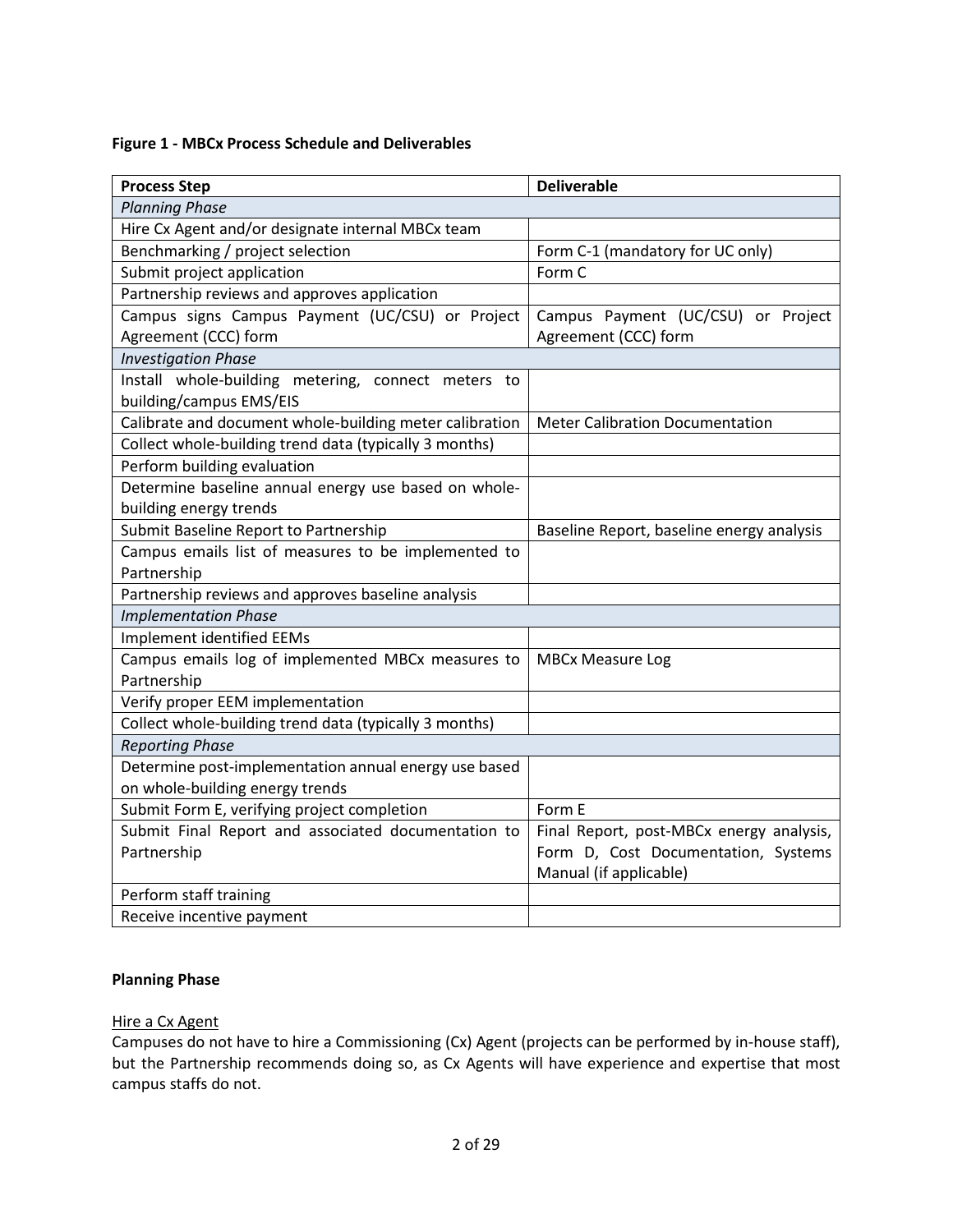Campuses can choose to hire a Cx Agent either before or after the benchmarking process. If the campus has enough information available to them through existing metering or knowledge of current building operations, they may be able to identify good candidates for the MBCx program on their own. Alternatively, a Cx Agent can survey campus buildings and help to identify these candidates.

In most cases, if the campus is planning to hire a Cx Agent, the Partnership will not accept project applications before a contract is in place. This demonstrates a commitment to the project by the campus and helps to ensure project continuity.

## Benchmarking/Project Selection

UC campuses are required to submit the program's Form C-1, which identifies the largest campus buildings and their energy use. This benchmarking tool helps to determine priorities for MBCx project implementation. CSU and CCC campuses are not required to submit this form, but are encouraged to use it, or complete some type of formal benchmarking process.

Additional guidance for selecting MBCx projects can be found in Attachment 1.

## Project Application

The Cx Agent or campus must fill out and submit a project application, also referred to as the Form C. The Form C will contain information on the building's HVAC systems, current and proposed metering/Energy Management System (EMS)/Energy Information System (EIS), project budget, and estimates of baseline annual energy use. The Form C estimates of baseline energy use can be based on existing building metering, prorated campus energy use, or generic Energy Use Intensity (EUI) values (e.g. *California End-Use Survey* (*CEUS*)). MBCx projects will typically use the Retrofit Add-on (REA) category rather than a replace on burnout (ROB) or early retirement (RET) classification.

UC and CSU campuses will submit and periodically update a project schedule through the Partnership's P6 tracking tool. CCC campuses will submit a project schedule within the Form C and should notify the Partnership of changes in project schedules.

The Form C is then submitted to the Partnership for approval by the Management Team. It is important that the campus *not* implement any Energy Efficiency Measures (EEMs) or purchase any equipment prior to Management Team approval. EEMs implemented prior to approval may result in decreased incentives and equipment purchased prior to approval may result in disallowed project costs, which may ultimately lead to a lower incentive, if cost-capped.

## Campus Payment/Project Agreement Form

Once the Partnership reviews and approves the project application, the campus will sign a project-specific agreement in which the utility agrees to pay the campus an incentive based on their delivered energy savings. For UC and CSU campuses this form is called the Campus Payment form. For CCC campuses, this form is called the MBCx Project Agreement. The Partnership reserves the right to perform a preinspection of the building.

## **Investigation Phase**

## Metering

The program requires whole-building energy use metering. This means that all energy sources (excluding small energy flows, such as gas service only for Bunsen burners or Domestic Hot Water (DHW)) entering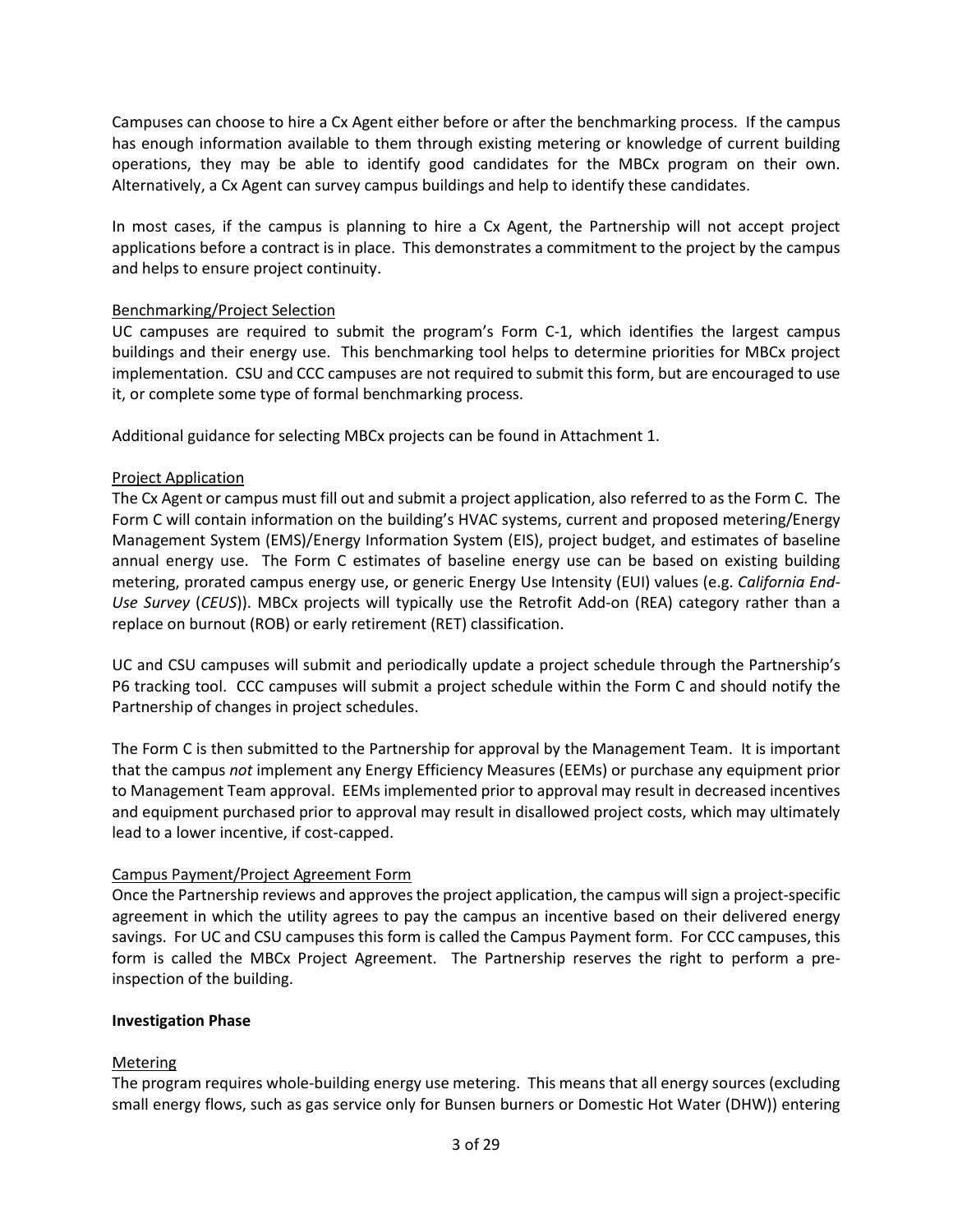and leaving a building or central plant (CP) must be metered. The program's primary requirement for meters is that actual interval energy use (hourly or smaller) be automatically transmitted to a front-end EMS or EIS where real-time energy use can be monitored and stored. Metered energy use includes electricity and other utilities the building receives, such as chilled water, hot water, steam or natural gas.

Existing meters which are not tied into the building's EMS/EIS may fulfill the metering requirement if they are calibrated and connected to the EMS/EIS using new pulse outputs. Proper calibration of existing meters and proper EIS operation should be confirmed at the very beginning of a project so that no data is lost. Documentation verifying that the meters were calibrated within one year of the start of the MBCx project is to be submitted to the Partnership, as part of the project documentation in printable form, prior to start of the baseline trending period.

Installation of sub-meters within a building may be desired by the campus in order to isolate lighting or plug loads or to break out particular equipment energy use. Sub-metering of cogeneration systems within a central plant may be necessary to determine individual system efficiencies.

Campuses should also consider metering domestic water use for comprehensiveness, though this is not required by the program<sup>[1](#page-3-0)</sup>.

For additional information on metering best practices, see Attachment 2.

Whole-building energy trends will be used to calculate baseline and post-MBCx annual energy use. See the Measurement and Verification (M&V) section below and Attachment 3 for more details. Baseline energy use is defined as the energy the building is using historically. It is not adjusted for Title 24 standards or for the remaining useful life of the equipment.

## Energy Management System (EMS) / Energy Information System (EIS)

The building (or campus) should have a functioning EMS which is, at a minimum, capable of controlling, monitoring and trending building equipment. Ideally the EMS will have much greater granularity in its control capabilities and will also be capable of triggering alarms as systems drift from their designed operating conditions.

The campus must also utilize an EIS specifically designed for the tracking and evaluation of energy use meters and EMS points. The EIS should have the ultimate capability to log, store, and manipulate energy use information for every major building on campus for at least 10 years. It is possible that an advanced EMS could provide the energy use tracking functionality that normally requires an EIS.

## Building Evaluation

l

While baseline energy trends are being collected (see M&V section for trending duration information), the Cx Agent should be performing a building evaluation to identify operational deficiencies and energy efficiency opportunities. Evaluation typically includes trending critical parameters, reviewing operations with plant engineers, investigating operating schedules and sequences of operations, and physically observing building operations. Any points trended for analysis should be calibrated to ensure proper results. The operation of any critical valves, dampers, VFDs, etc. should be verified through trending or functional testing.

<span id="page-3-0"></span><sup>1</sup> The CPUC and IOUs are conducting pilot water-energy programs. Eligibility of water-energy savings for Partnership incentives is subject to the guidance provided by CPUC.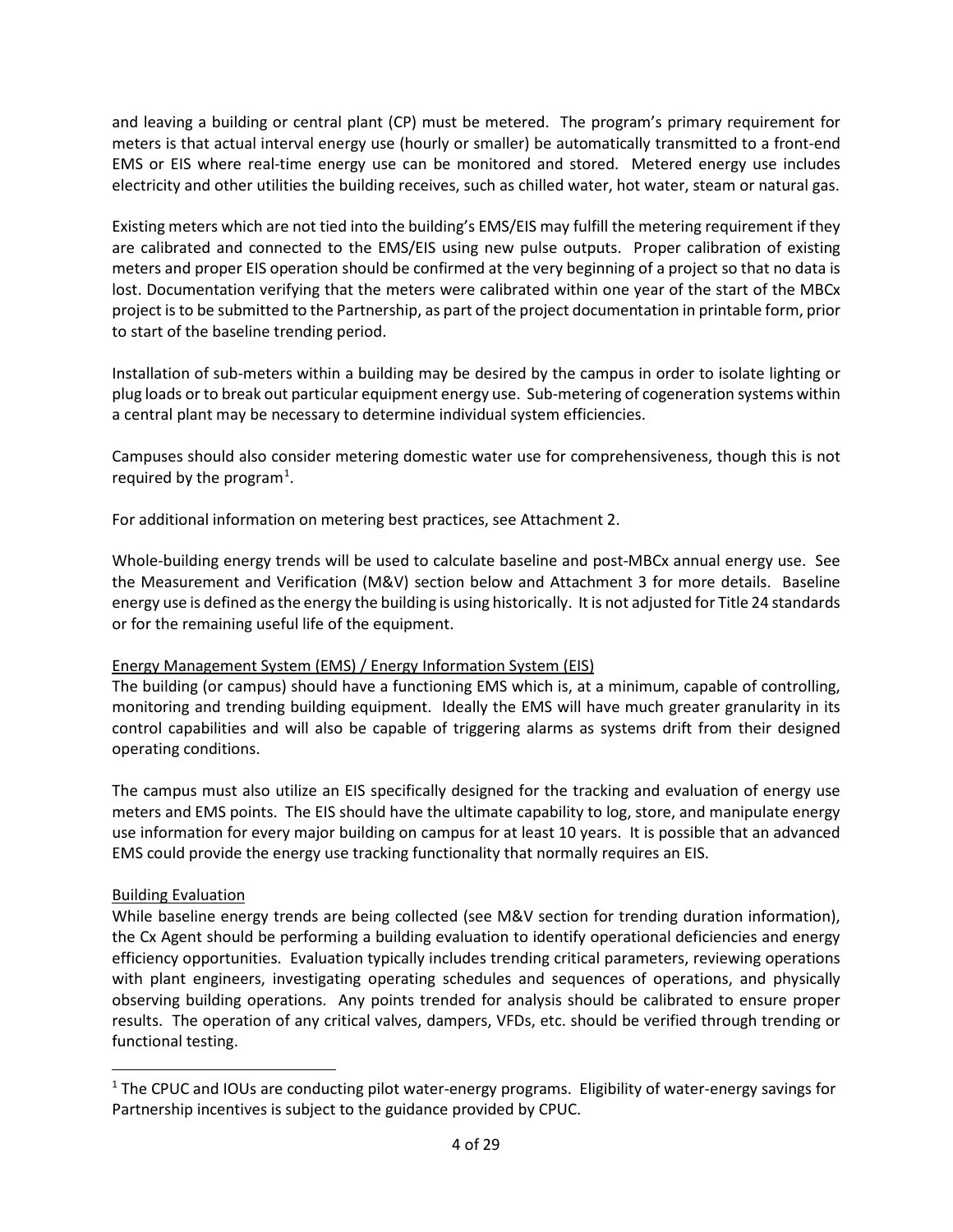Additional information on typical systems evaluated under MBCx and measures identified for implementation can be found in Attachments 5 and 6, respectively.

## Measurement and Verification (M&V)

The MBCx program is based on measuring whole-building energy use. Accordingly, the program requires, except as noted below, the use of an IPMVP<sup>[2](#page-4-0)</sup> Option C-type energy analysis to determine baseline and post-MBCx annual energy use. The program does not, however, require strict adherence to IPMVP protocols due to the long (12 months or greater) trending periods required.

In order to create accurate energy models, at least three consecutive months (not including January or July) of baseline and post-implementation whole-building energy trends are requested. The purpose of this requirement is to ensure that energy use is trended over a period which captures a range of independent variables (typically outside air temperature) representative of most of the annual operating conditions. More than three months of data may be required to create acceptable model correlations. (Note that January and July data can and should be used in the energy analyses if available; those months just do not count toward the *three consecutive month* requirement.)

M&V approaches other than IPMVP Option C (i.e. Options A, B, or D) will only be considered if circumstances preclude the use of Option C. Such circumstances may include low expected energy savings (<10%) or the loss of either baseline or post-MBCx energy trends. The use of alternative M&V methods must be approved by the Partnership.

Additional M&V information and requirements can be found in Attachment 3.

## Energy Models

l

An MBCx program best practice is to create whole-building energy models. One good modelling tool is the Universal Translator 3 (UT3) and its M&V Module. Equest is another good choice for creating a whole building model.

The UT3 M&V tool allows the user to quickly develop and evaluate the accuracy of empirical models that are based on short-time interval energy use and independent variable data. It allows users to estimate annual energy use and savings from short periods of measured data. The UT3 M&V tool provides the user with an interface to vary model input parameters (including analysis time interval, amount of data), modeling algorithms (temperature and time-of-week, temperature only, time only, simple average, number of line segments), and data filtering (occupied/unoccupied periods, weekday/weekend/holiday) in an effort to develop the most accurate energy models possible. The energy models are used to adjust baseline and/or post-installation energy use to a common set of conditions, usually defined by the drybulb ambient temperature from a TMY3 weather file. The UT3 M&V tool allows export of all data streams as well as model goodness-of-fit and uncertainty metrics. Stakeholders may set minimum requirements for modeling, such as the minimum number of points per model, the maximum allowable CV, and so on.

<span id="page-4-0"></span><sup>2</sup> International Performance Measurement and Verification Protocol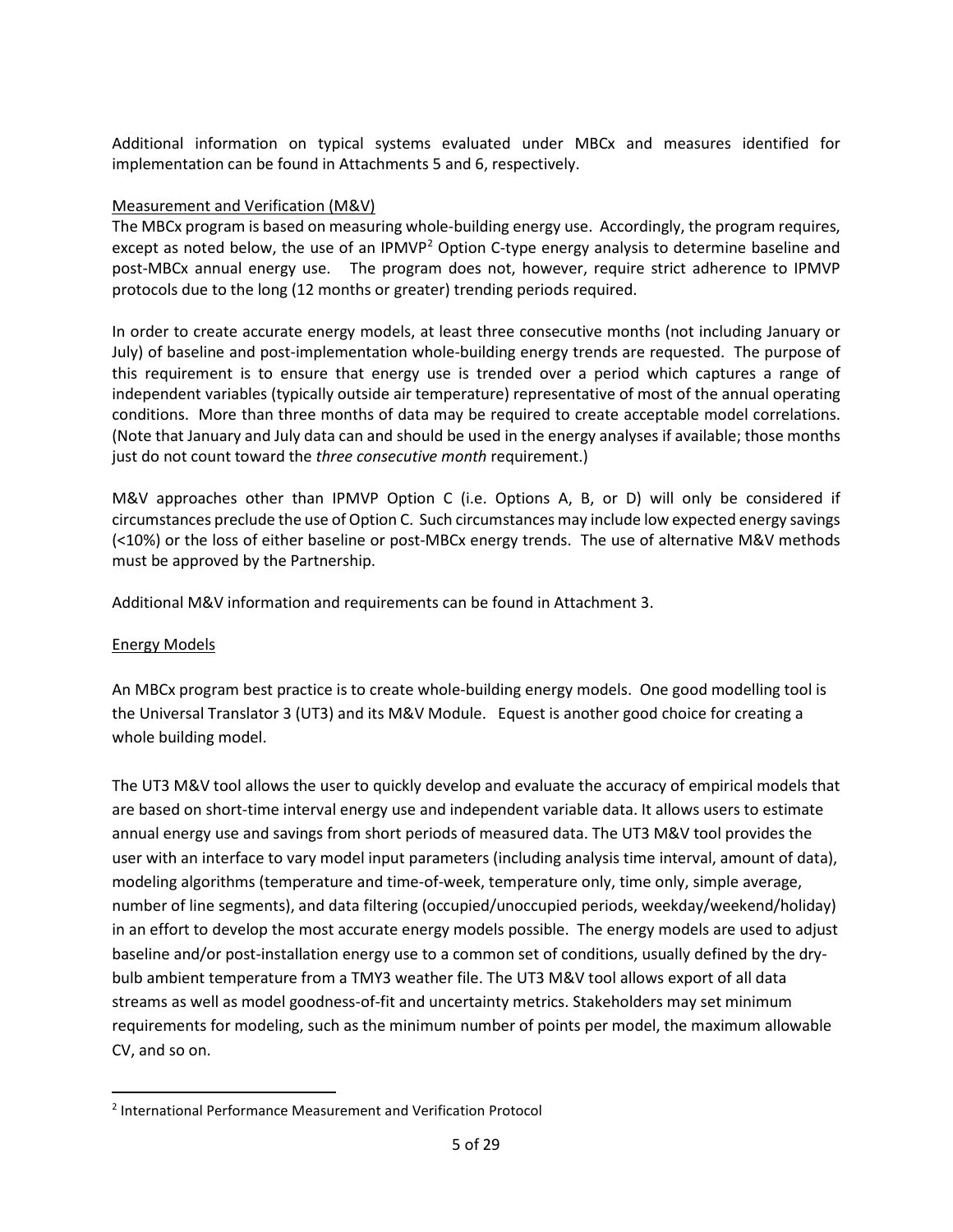See Attachment 4 for more details about UT3 and the requirements of other analysis tools.

## Baseline Report

A Baseline Report is to be submitted to the Partnership which includes, at a minimum, the baseline energy analysis. The Baseline Report will also include a description of the facility, HVAC equipment, controls, operating schedules, operational deficiencies and energy efficiency opportunities (commonly referred to as a Findings Log), and a verbal and visual description of the analysis approach. All raw energy trend data used is to be submitted along with live versions of any spreadsheet or other analyses. The Baseline Documentation Approval Form should be submitted with documents mentioned above. The Partnership may request additional information if it is deemed necessary to fully evaluate baseline conditions.

See Attachment 11 for details about the Baseline Documentation Approval Form.

At this stage the Implementer should also comment on revised energy savings estimates due either to differences between the original baseline estimate and the measured baseline energy use or to revised percentage savings estimates based on new information gained from the building investigation.

Although no incentive is paid for peak demand (kW) savings, the Partnership requires that an analysis of peak demand savings be submitted in accordance with the DEER Peak Demand definition used by the MBCx program (Attachment 7). A determination of baseline peak demand should be made at this point.

A sample Baseline Report outline can be found in Section 1 of Attachment 8.

## Partnership Approval of Baseline Energy Use

The Partnership will review and approve the submitted baseline annual energy use. The campus is to wait for Partnership approval before beginning MBCx measure implementation in case the collection of additional trend data is deemed necessary. The Partnership will send a completed Baseline Documentation Approval Form as notice to proceed with implementation. Savings and incentive estimates may be revised at this stage to be consistent with the approved baseline should it differ from the estimated baseline provided in the project application. Failure to wait for Partnership approval could result in reduced energy savings and incentive.

See Attachment 11 for details about the Baseline Documentation Approval Form.

## Building Operations Log

A log of changes to the building's operation should be maintained throughout the life of the MBCx project, starting the same date the baseline trending period begins, and continuing for the following five years after the completion of the project. The log should include any major changes to the building's operation, including: major scheduling changes, major equipment replacements, building remodels or additions, retrofit projects, etc.

See Attachment 10 for a sample Building Operations Log

## **Implementation Phase**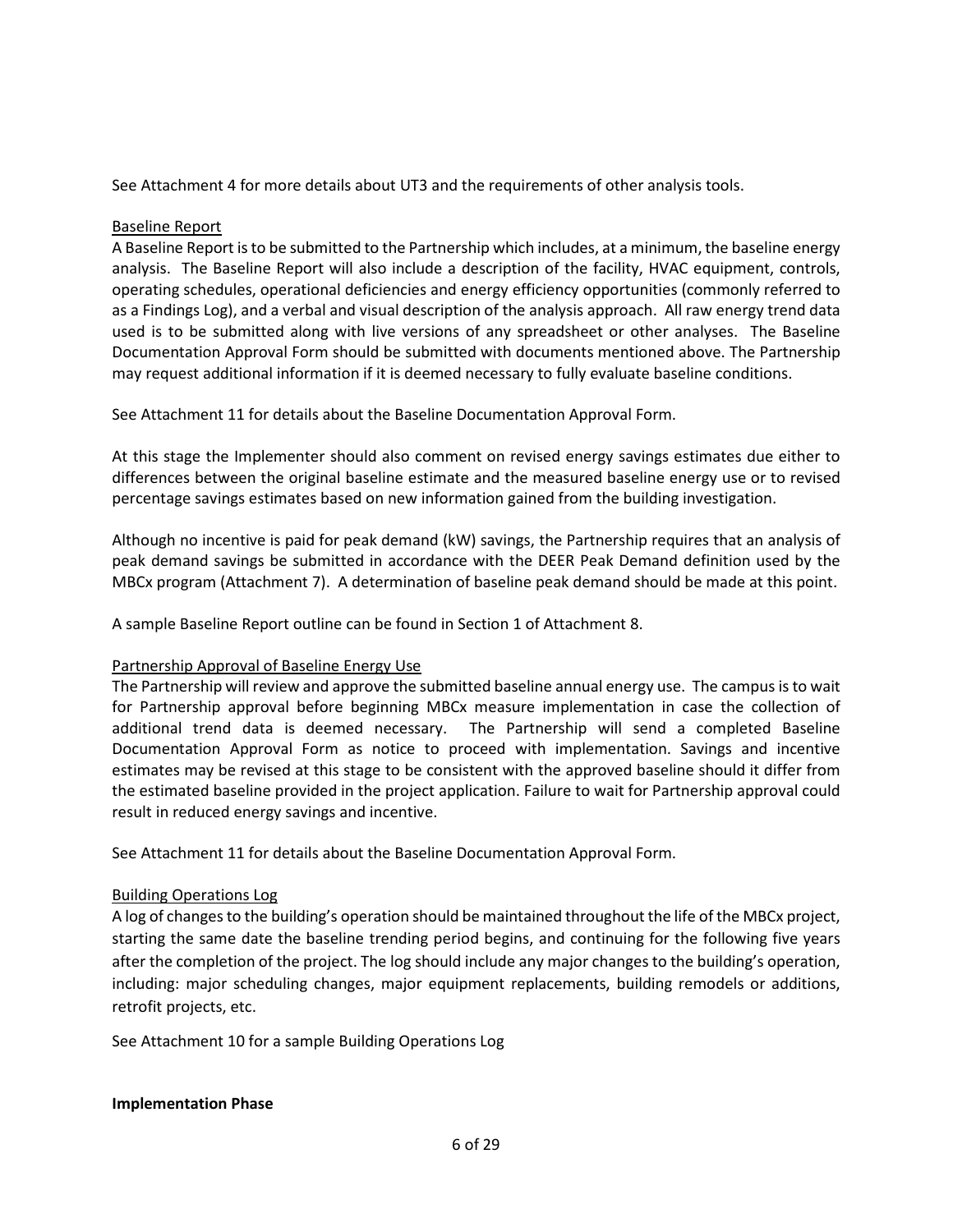## Implement Identified EEMs

Either the campus, Cx Agent, or another company implements the identified EEMs. No other projects which will receive a utility energy incentive should be implemented in the building during the MBCx project. This includes the period from the beginning of baseline trending to the completion of post-MBCx trending. If other projects are implemented at the same time, their calculated savings will be subtracted from the measured MBCx savings to determine the net effect of the MBCx project.

## Track MBCx Measure Implementation

The campus or Cx Agent should log each MBCx measure that is implemented as part of the MBCx project. The log should be submitted with the final MBCx report.

See Attachment 9 for a sample MBCx Measure Log.

## Verify Proper EEM Implementation

The campus or Cx Agent should verify that all chosen EEMs have been implemented properly. This can be done by evaluating whole-building or sub-system energy use trends, or through EMS trending.

## Post-Implementation Data Collection

Once all measures have been verified as implemented, the post-implementation energy use trending period begins.

## **Reporting Phase**

## Post-Implementation Measurement and Verification

The determination of post-implementation annual energy use is subject to the same requirements listed above in the Measurement and Verification section.

## Form E

Once the project has been completed, all measures have been verified as being properly implemented, and a final determination of energy savings has been made, a Form E is submitted to the Partnership.

## Final Report

A Final Report must be submitted to the Partnership which includes include a description of the facility, HVAC equipment, controls, operating schedules, operational deficiencies and energy efficiency opportunities (commonly referred to as a Findings Log), changes in project scope, an analysis of baseline and post-MBCx energy use and the resulting energy savings along with a verbal and visual description of the analysis approach, and any other issues encountered which are relevant to a comprehensive understanding of the project. The Final Report should also describe the staff training program which will be offered and when it will take place.

A sample Final Report outline can be found in Section 2 of Attachment 8.

## Form D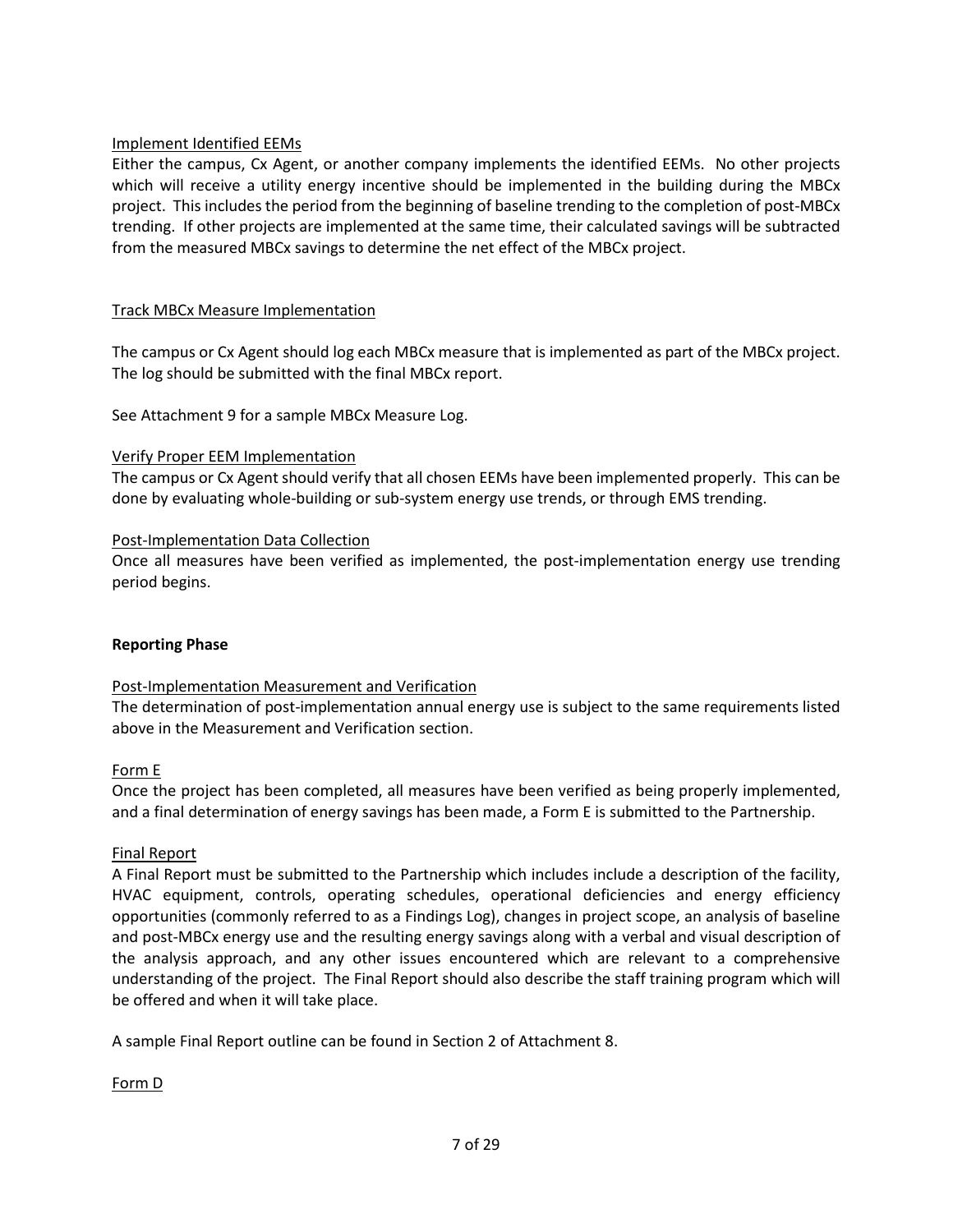The Form D is a spreadsheet campuses must submit to the Partnership along with the Final Report which summarizes building systems, baseline and post-MBCx energy use and savings, and project costs.

## Cost Documentation

Project cost documentation must be submitted by the campus and/or the Cx Agent. All contractor costs must be verified with copies of paid invoices. In-house labor and materials can be included in the total project cost and should be verified using campus accounting software. Equipment purchased prior to receiving application approval from the Partnership Management Team cannot be included in the project cost.

Incentive payments are cost-capped based on 80% of verified project costs, so it is important to properly document as much of the project cost as possible.

## Systems Manual

The Systems Manual is a comprehensive compilation of documents which fully describe, among other items, the building's operating systems, controls sequences, maintenance schedules, and diagnostic protocols. It is recommended that the campus contract with their Cx Agent to provide this documentation, however it is not a program requirement. If the cost of creating a Systems Manual is included in the project costs, a digital copy of the Systems Manual must be submitted to the Partnership.

A sample Systems Manual outline can be found in Section 3 of Attachment 8.

## Staff Training

All campus staff responsible for maintaining the building should be trained in the current (post-MBCx) operating sequences. Staff should also be trained to utilize the EMS and EIS to recognize equipment and system failures and be able to diagnose the cause of the problem.

## Partnership Approval and Incentive Payment

Upon receipt of all required final documentation (Final Report, post-MBCx energy use analysis, Form E, Form D, and cost documentation), the Partnership will perform a review of the energy savings calculations. If it is found that the analysis has errors or that the energy trends collected are insufficient to support the claimed savings, corrections and/or the collection of additional trend data may be requested. Once energy savings have been approved, they will be submitted to the IOU for processing of an incentive payment.

## **Other Considerations**

## Concurrent Energy Efficiency Projects

The campus should not implement other energy efficiency projects which will overlap with the MBCx project. Because the energy savings from an MBCx project are based on actual trended whole-building energy use, any other projects implemented within the bounds of baseline and post-MBCx trending will be captured by the MBCx project. This is only of concern for energy efficiency projects which will attempt to claim an incentive outside of the MBCx project.

## End-of-the-Year Protocol

Because campuses and IOUs commit to achieving certain energy savings goals each year, there is usually a rush to complete projects at the end of the year. Unless otherwise notified, the deadline for submitting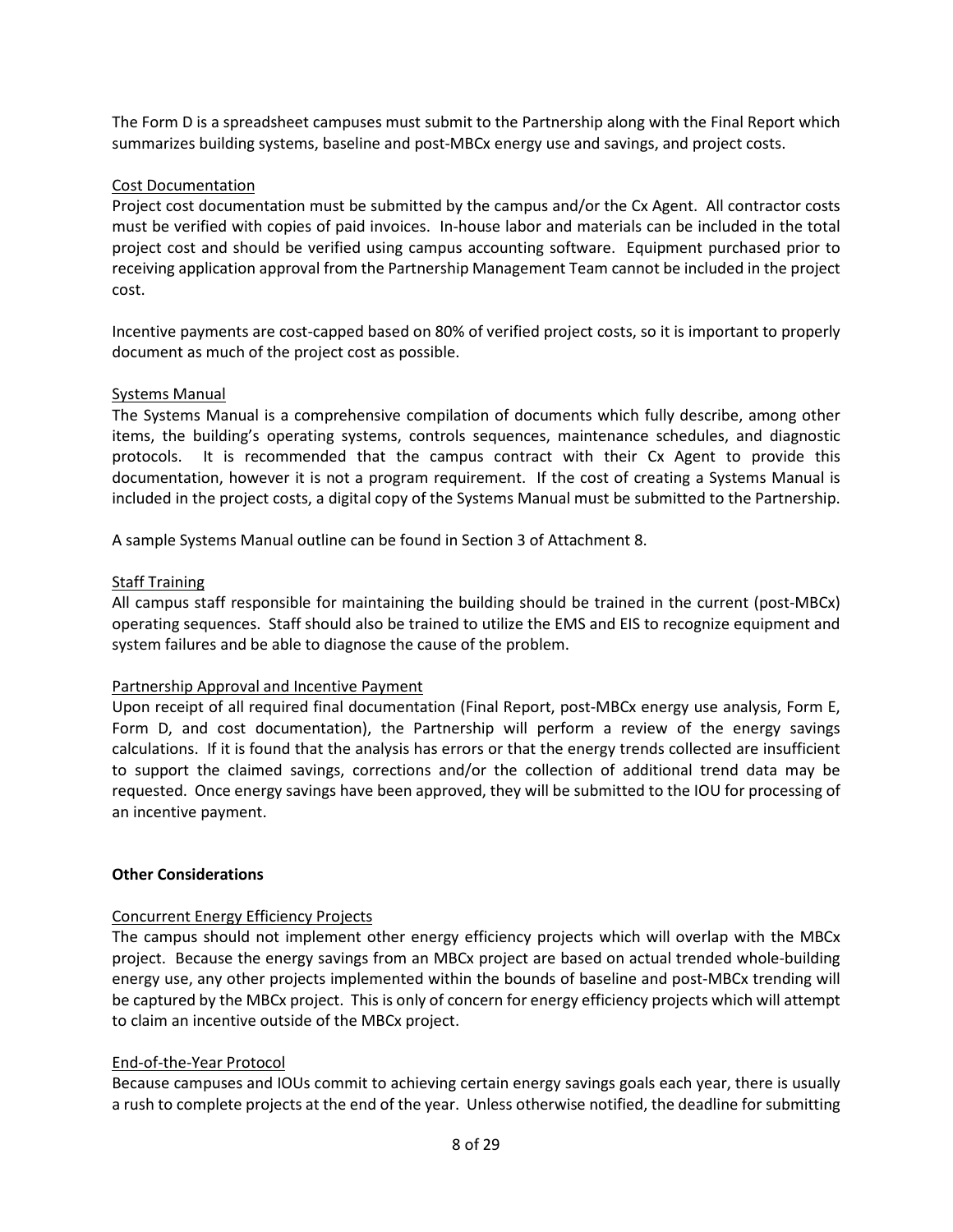all documentation necessary for a final review will be November  $15<sup>th</sup>$ . The desire to complete a project in a given year does not alone justify the use of less than three months of pre- and post-project trend data. Each project will be considered individually and in accordance with the guidelines in the Measurement and Verification section above and in Attachment 3 as to whether or not this requirement can be waived.

## Alternative Approaches for Small Buildings

The MBCx process is ideally suited for buildings over 25K  $ft^2$ . Because meter costs do not scale proportionally with building size, the cost to add multiple meters to some smaller buildings can be prohibitive. The following alternative approaches will be considered on a case-by-case basis by the Partnership for small buildings.

## *Option 1: Electrical Meter Only*

Buildings smaller than 25K ft<sup>2</sup> which do not use significant amounts of CHW, HHW, steam, or gas may only be required to install an electric meter in order to participate in the MBCx Program. This option should be discussed with the Partnership to determine eligibility.

## *Option 2: Grouping of Buildings*

A collection of buildings smaller than 25K ft<sup>2</sup> which share CHW, HHW, steam, or gas distribution lines may qualify to be metered and claim energy savings as a group. Each building is required to have its own electric meter. This option should be discussed with the Partnership to determine eligibility.

## *Option 3: Central Plant and Connected Buildings*

A traditional central plant (CP) MBCx project only claims energy savings from efficiency improvements made at the CP. If a CP serves a group of buildings smaller than 25K ft<sup>2</sup>, you may be able to claim both efficiency and load reduction energy savings through CP metering. Under this option, the CP would need to have all energy sources entering and leaving metered, but the connected buildings would only need to have electric meters installed. The CP and connected buildings all need to undergo a retrocommissioning process. This option should be discussed with the Partnership to determine eligibility.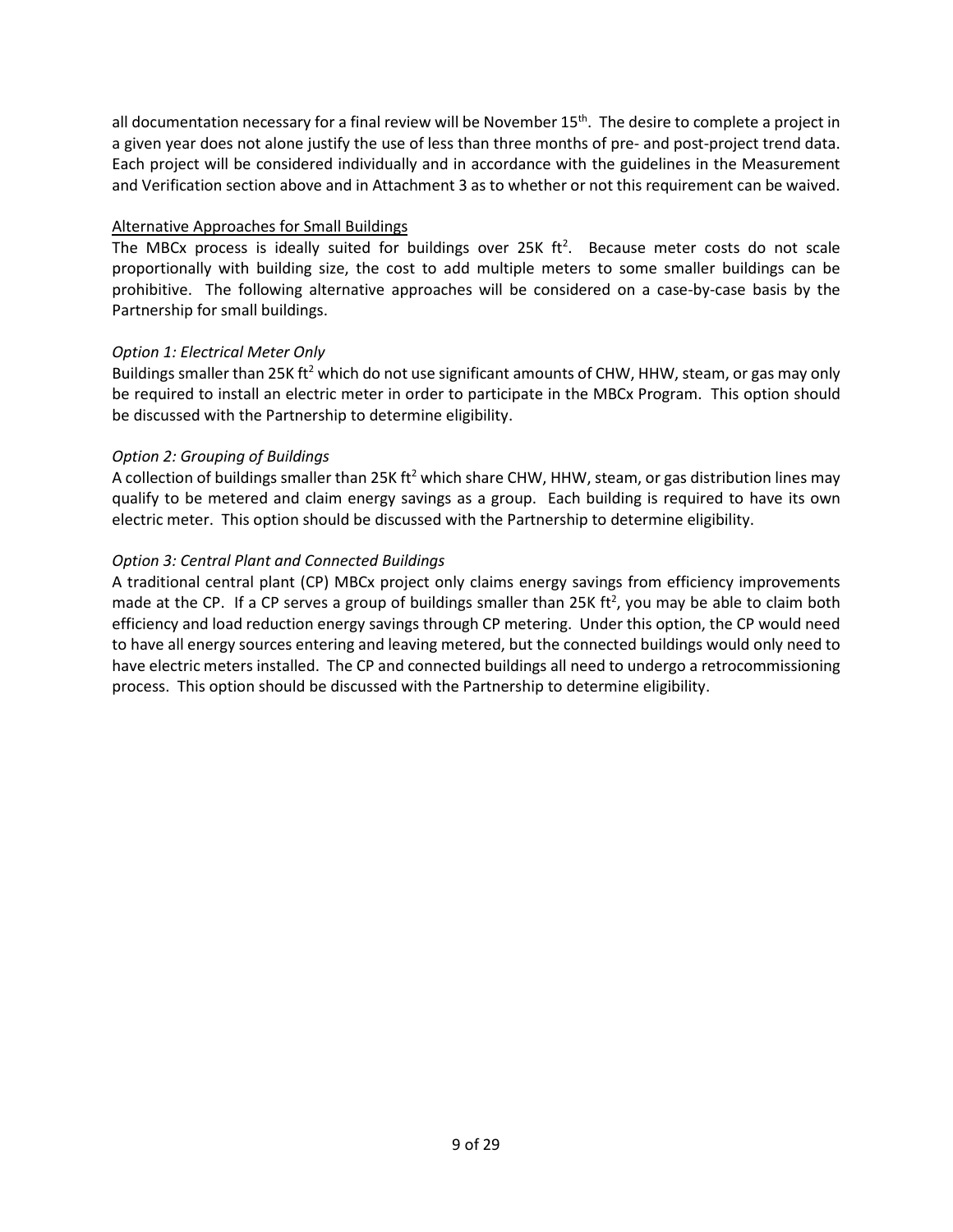#### **List of Attachments**

- Attachment 1 Selection Guidelines for MBCx Sites
- Attachment 2 Metering Guidelines
- Attachment 3 Measurement and Verification Guidelines
- Attachment 4 Energy Models
- Attachment 5 General Types of Building Systems to be Investigated
- Attachment 6 Typical MBCx Measures
- Attachment 7 DEER (Database for Energy Efficient Resources) Demand Definition
- Attachment 8 Sample MBCx Report Components
- Attachment 9 MBCx Measure Log
- Attachment 10 Building Operations Log
- Attachment 11 Baseline Documentation Approval Form Details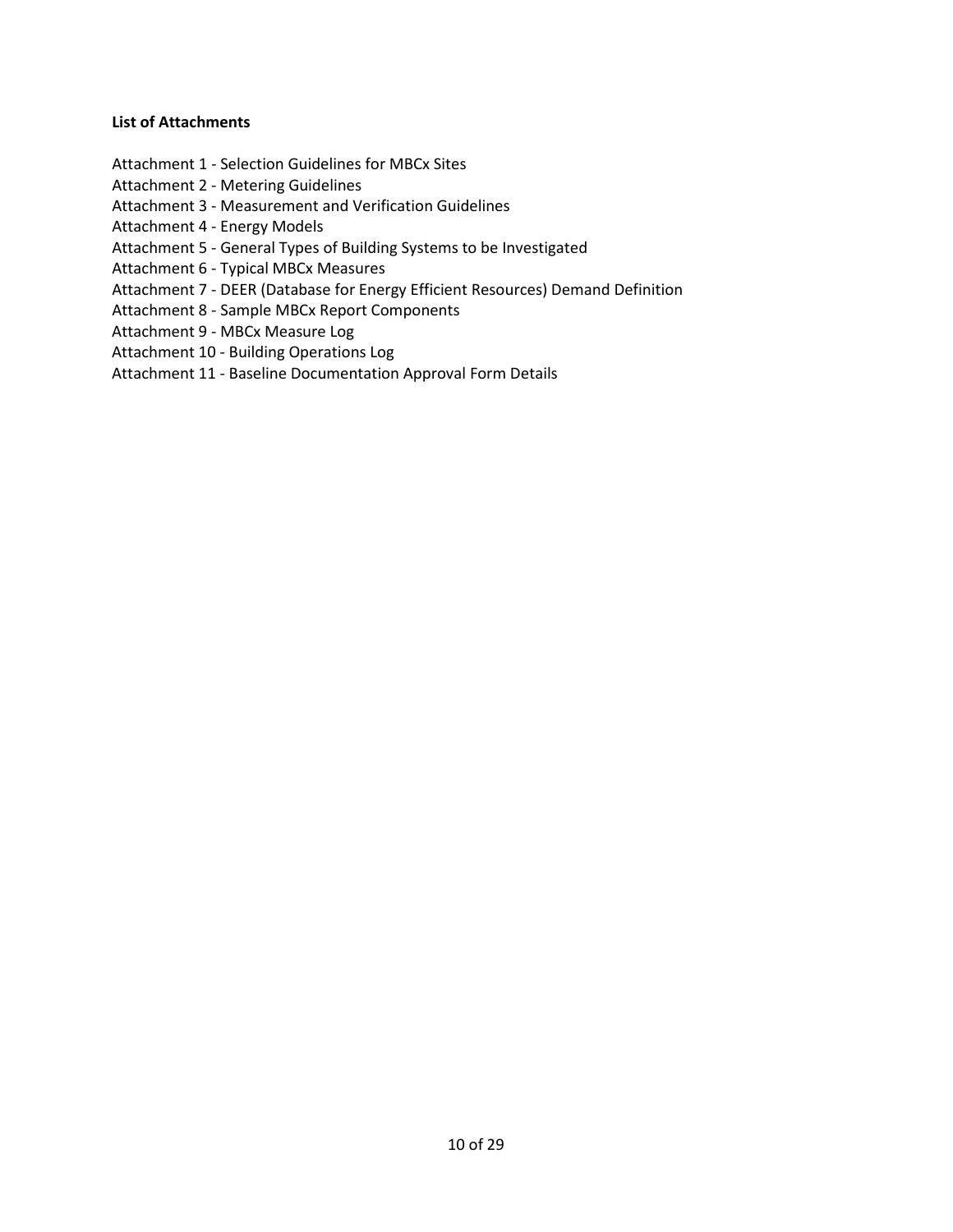## **Attachment 1 – Selection Guidelines for MBCx Sites**

The following criteria should be used when selecting good candidate sites for MBCx projects:

- Buildings should have 25,000 square feet of conditioned space or larger. Clusters of multiple, similar buildings located near each other may be considered in order to increase the footprint impacted by MBCx.
- Buildings should have some type of mechanical air-conditioning; either served by DX units, dedicated chillers, or chilled water from a central plant.
- Select buildings with high suspected baseline energy use.
	- o Buildings with laboratories using fume-hoods, or other spaces requiring elevated ventilation
	- o Buildings with data centers
	- o Buildings with extended operating hours and/or dense occupancy
	- o Where pre-existing metering exists, any building shown to exhibit above average use per square foot
- The MBCx process can be applied to central plants, when there are suspected energy savings opportunities there. Monitoring will need to be applied to the central plant's energy outputs (chilled water, hot water, steam) as well as its inputs.
- Buildings should have functioning control systems such that energy conservation measures can be implemented and expected to persist.

Conversely, the following types of sites make poor candidates for MBCx projects:

- Small buildings
- Buildings with limited annual operating hours
- Buildings with low occupancy
- Buildings that are only served by heating and ventilation (or evaporative cooling), with no mechanical air conditioning
- Buildings with non-functioning control systems
- Buildings already operating efficiently, with low energy use intensities (kWh/yr/sf, th/yr/sf)
- Buildings with strict operating requirements, that would prevent modifications being made for efficiency purposes
- Buildings with upcoming major renovations
- Buildings with pneumatic controls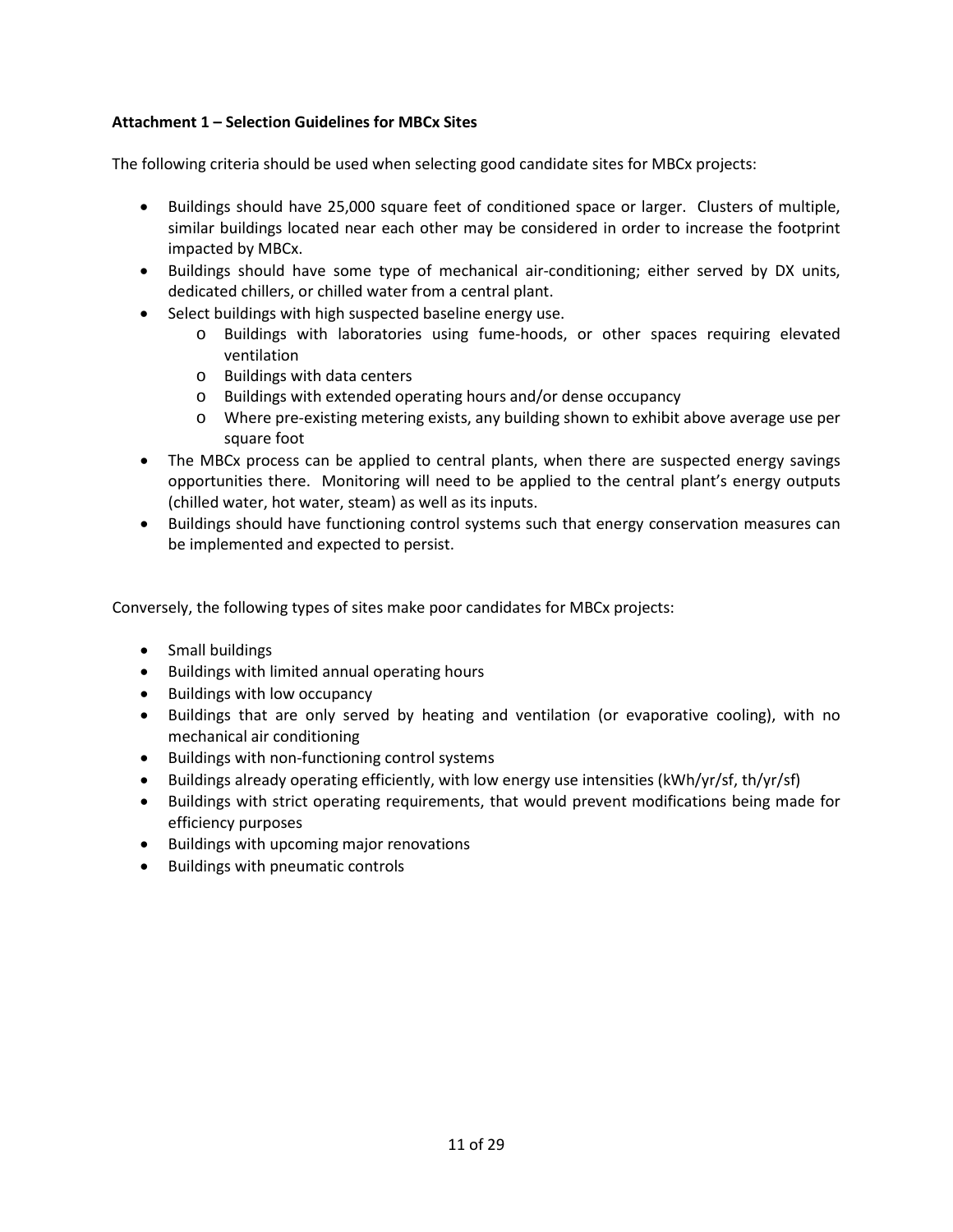## **Attachment 2 – Metering Guidelines**

## *The following information is presented to outline metering best practices. These do not represent program requirements.*

A robust guide for selection of appropriate metering and data storage devices and analysis tools for use under the MBCx Program can be found in the United States Federal Energy Management Program (FEMP) document, *Metering Best Practices: A Guide to Achieving Utility Resource Efficiency, October 2007*. The most relevant information can be found in Chapter 5 "Metering Technologies", Chapter 6 "Metering Communications and Data Storage", and Chapter 7 "Data Analysis and Use". This document can be found online at [http://www1.eere.energy.gov/femp/pdfs/mbpg.pdf.](http://www1.eere.energy.gov/femp/pdfs/mbpg.pdf)

Below are some relevant highlights from the FEMP metering guide. **Campuses should discuss their particular circumstances with a vendor to determine which metering solutions will best meet their needs.** Campuses should also bear in mind that installation costs for any given meter can vary greatly depending on size and other physical constraints, and can often cost more than the metering equipment itself.

## **Electricity Metering**

There are two basic types of electrical meters, mechanical and digital meters. Mechanical meters are an older technology and represent the majority of the installed base. Mechanical meters may or may not have electronic pulse outputs to automatically transmit energy use data to an EMS or EIS. Digital (advanced) meters are the new standard in electrical metering and provide many additional features over mechanical meters. Some of these features include increased accuracy, on-board data storage, variable data reporting intervals, alarming capabilities, multiple communication modes, and various energy-use statistics.

Equipment costs for mechanical meters with pulse outputs range from \$200 to \$400. Equipment costs for digital meters range from \$1,000 to \$3,000.

## **Flow Metering for Natural Gas, Steam, CHW, and HHW**

Flow metering applications use three main types of meters: positive displacement, differential pressure, and velocity. Within each of these categories there are several different metering options, each with pros and cons. Campuses should pay particular attention to the turndown ratio (range of operation) of a meter and whether or not it will meet the full range of their metering needs.

## **Natural Gas Metering**

Special considerations for the metering of natural gas include whether or not the meter will also measure gas temperature and pressure along with flow. If temperature and pressure are not directly measured, alternative options include placing a pressure regulator upstream of the meter and calibrating the meter to a particular pressure, and possibly just assuming gas temperature.

Natural gas meters can range from \$150 for a diaphragm positive displacement meter (medium turndown ratio, medium pressure losses) to \$6,000 for a vortex shedding velocity meter (high turndown ratio, low pressure losses).

## **Steam Metering**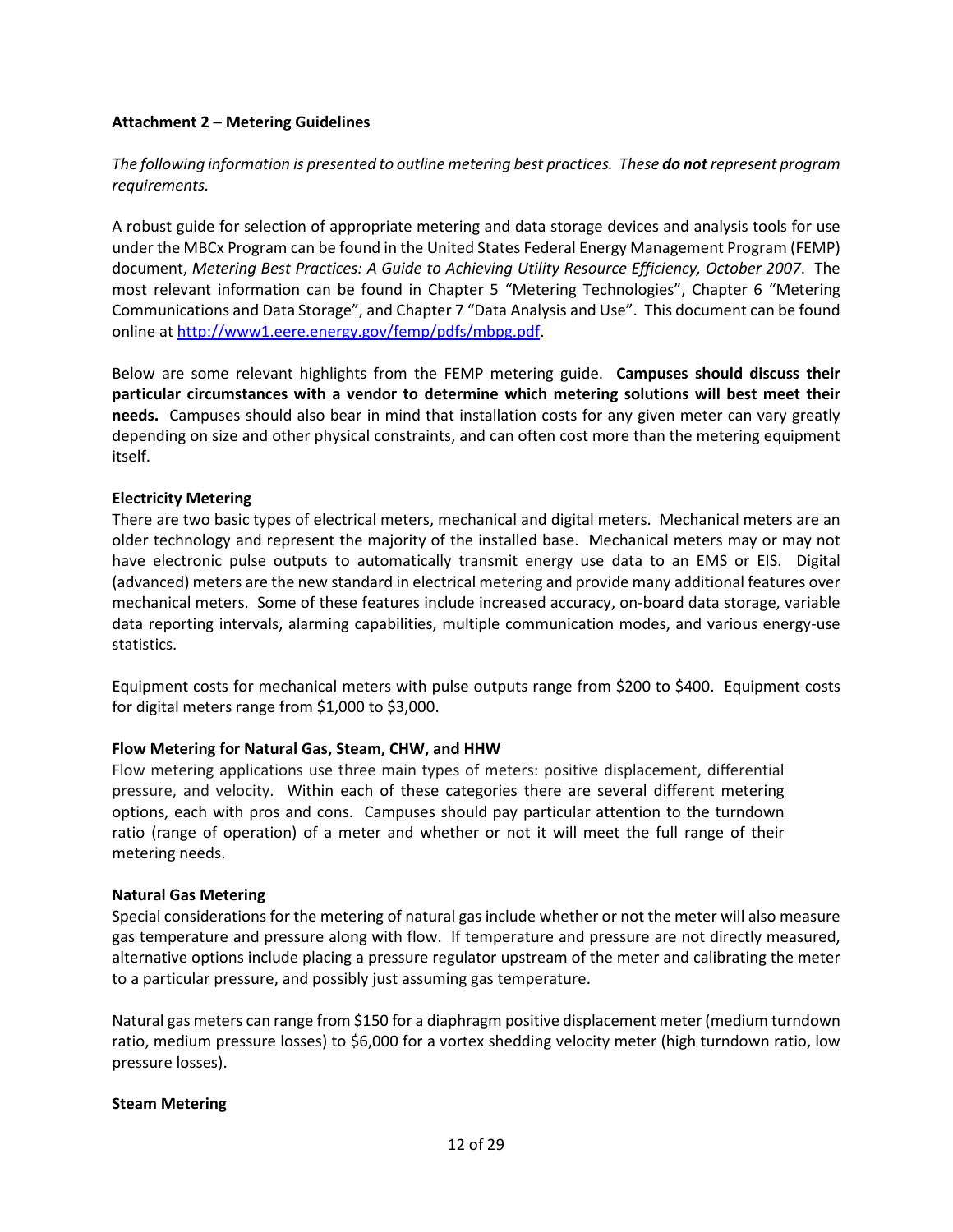The measurement of steam energy usage is accomplished with either a steam meter (measuring steam flow into a building) or a steam condensate meter (measuring the flow of condensed steam leaving the building). The cost for steam meters is higher than for condensate meters, but a steam meter will capture the total steam energy use of a building, including vented steam, condensate leaks, and direct steam uses.

Steam meters can range in cost from \$500 for a turbine velocity meter (medium turndown ratio, medium pressure losses) to \$6,000 for a vortex shedding velocity meter (high turndown ratio, low pressure losses). Condensate meters can range from \$4,000 to \$7,000, depending on type, size, communication capability, and accuracy.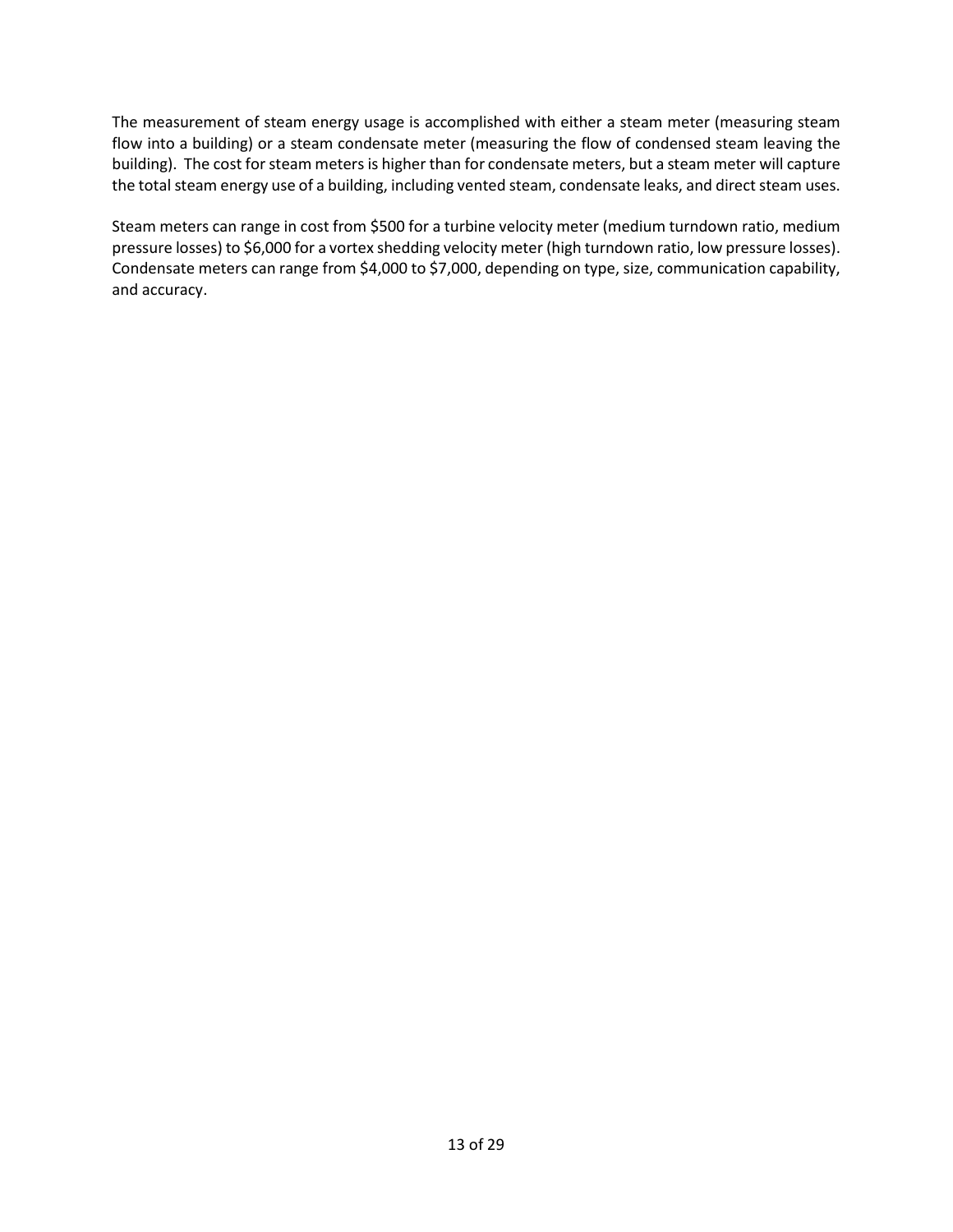## **Attachment 3 – Measurement and Verification Guidelines**

As mentioned in the Measurement and Verification section of the main document, IPMVP Option C is the preferred M&V method for MBCx projects and should be used whenever possible and appropriate. Using alternative M&V approaches requires approval from the Partnership. **Option C – Whole Facility**

# Length of Trend Periods

1. IPMVP Option C entails creating energy use models for each metered utility entering a building using whole-building interval trend data. The program does not require "adherence" to IPMVP guidelines, as the IPMVP baseline and post-implementation trending periods are generally longer than is practical for the purposes of the MBCx program (12 or more months). Instead, the program nominally requires that a minimum of three consecutive months of baseline and post-MBCx trend data, not to include January or July, be collected for each utility. January and July are typically extreme weather months with some time spent without classes in session. Therefore, they should not be included as one of only three months of data, but they should be included if three additional months of data has been collected.

The spirit of the three-consecutive-months requirement is to ensure that energy trends are captured over a full range of the independent variables (IVs) to which they are correlated. If there is a distinct need to shorten the trending period and it can be shown that sufficient data points have been collected over a representative span of IVs prior to three months, the three-consecutive-months requirement may be waived by the program.

If whole-building monthly or annual energy use is available in the baseline period (prior to installing wholebuilding interval meters), one month of interval trend data may be able to be used to create an energy model if the model's annual energy use is shown to be in-line with the historical energy use.

## Energy Use Correlation

An Option C analysis involves correlating energy use (usually at either hourly or daily intervals) to one or more IVs and then extrapolating to annual energy use based on typical or normalized IV values over an entire year. The most common IV used is outside air temperature (OAT). Other IVs include, but are not limited to, building occupancy, daily operating hours, and Time-of-Day.

There are three metrics identified in the IPMVP and ASHRAE Guideline 14-2002 for use in evaluating the correlation between energy use and an IV which should be reported for all regression analyses: The coefficient of determination  $(R^2)$ , the coefficient of variation of the root mean square error (CV-RMSE), and the t-statistic.

All three metrics should be reported as part of an analysis whenever applicable. Regression models will not be strictly held to the acceptance criteria/guidelines given below, but attempts should be made to optimize their values where possible. Additional information on these metrics can be found in Appendix B of the IPMVP (EVO 10000 – 1:2010) and Section 5.2.11 of ASHRAE Guideline 14-2002.

 $R^2$ : The coefficient of determination  $(R^2)$  is the most commonly used metric for determining whether or not a regression correlates to an IV, however a model should not be accepted nor rejected based on this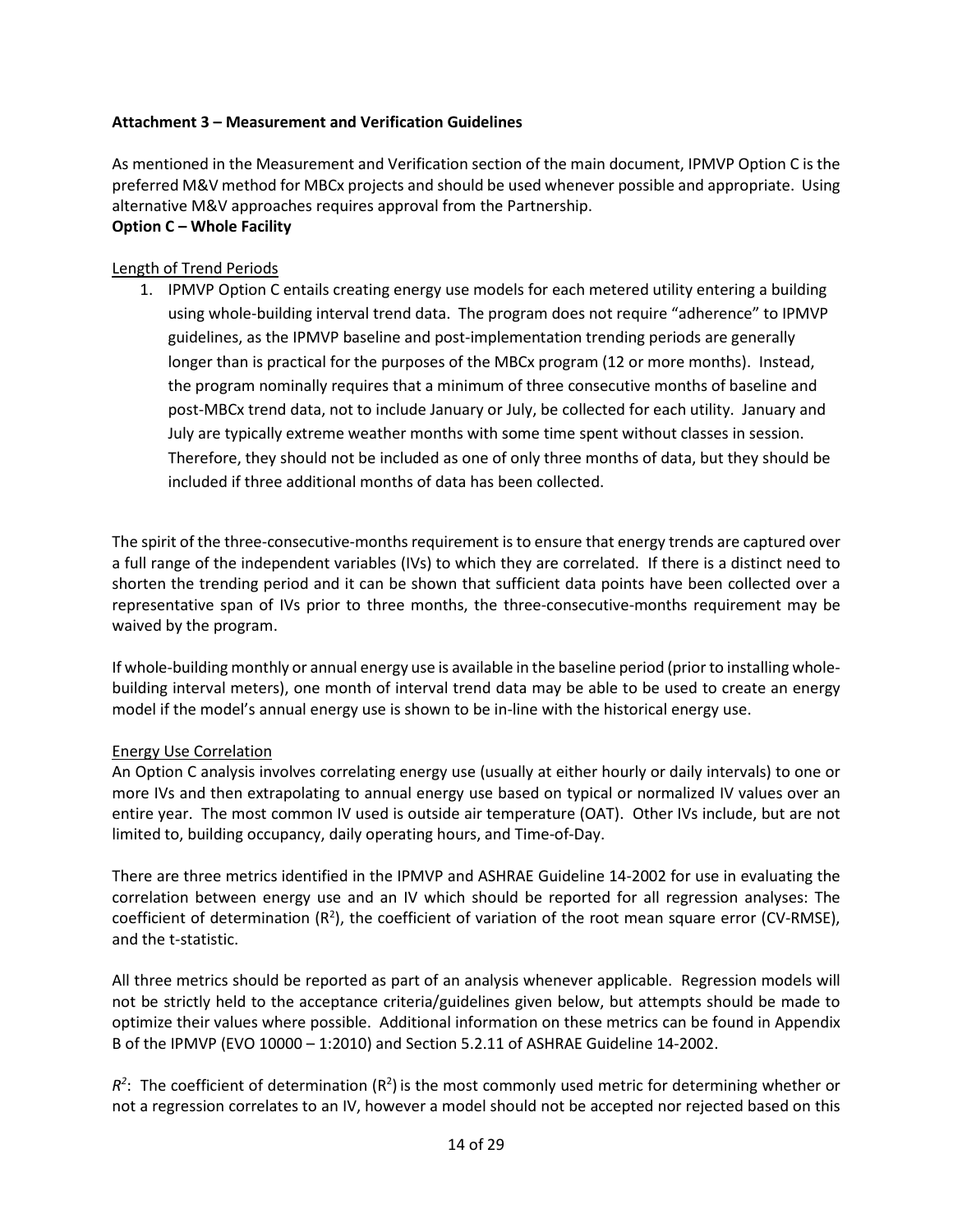metric alone. High  $R^2$  values indicate that energy use is very dependent on an IV. A low  $R^2$  means that energy use is not very dependent on an IV, but does not necessarily mean that a model is bad or should not be used. For example, CHW or HHW use plotted against OAT will usually show a "knee" in the data. Energy use on either side of the knee is typically modeled with separate linear regressions. The regression representing the "baseline" usage and having a flatter slope will usually show a very poor  $R^2$ , even if the actual energy use is visually very close to the regression line.

ASHRAE-14 gives no general acceptance criteria based on  $R<sup>2</sup>$  values. The IPMVP states that "though there is no universal standard for a minimum acceptable  $R<sup>2</sup>$  value, 0.75 is often considered a reasonable indicator of a good" correlation.

*CV-RMSE*: The coefficient of variation of the root mean square error (CV-RMSE) gives a sense for how accurate a model is, but not the degree of dependency of energy use on the IV. ASHRAE-14 gives acceptance criteria for the CV-RMSE of ≤20% for energy use and ≤30% for demand.

 $R<sup>2</sup>$  and CV\_RMSE are standard outputs of all regression analyses. In UT3, they can be shown on the "Model Assembler" tab under both the "Baseline" and "Post Implementation" tabs in the M&V Module. In Excel,  $R<sup>2</sup>$  can be shown on a chart alongside the regression formula for a data set or calculated using the Regression analysis tool in the Data Analysis Tool Pack and the CV-RMSE can be calculated by dividing the Standard Error (in the Regression Statistics section of the output) by the average of the Predicted Y values (in the Residual Output section).

## **Options A and B – Retrofit Isolation**

Options A or B can be used if energy savings are expected to be very small compared to whole-building energy use (<5%) and discrete measures are being implemented which can easily be calculated and supported by baseline and post-MBCx sub-metered or spot measured data. Measurement periods for these Options should attempt to follow the requirements detailed in the Option C section, however shorter trending periods may be warranted depending on the equipment and measures being modeled.

These approaches will likely only be used when EEMs which were scheduled for implementation have not been able to be implemented and the originally expected savings levels will not be reached. Approval must be given from the Partnership to utilize either of these approaches. Whole-building metering is still required if Options A or B are used.

## **Option D – Calibrated Simulation**

Option D should be used only if either baseline or post-MBCx whole-building trend data is unavailable. Use of Option D entails creating a whole-building energy use model and calibrating it to either baseline or post-MBCx energy use. Depending on which data set the model is calibrated to, EEMs will then be implemented or un-implemented in the model to represent the actual project scope.

## Length of Trend Periods

Whether trending occurs in the baseline or post-MBCx phase, the trending requirements detailed in the Option C section are to be followed. Additional sub-metering/trending will also be necessary to verify the assumptions used in the calibrated simulation which result in energy savings.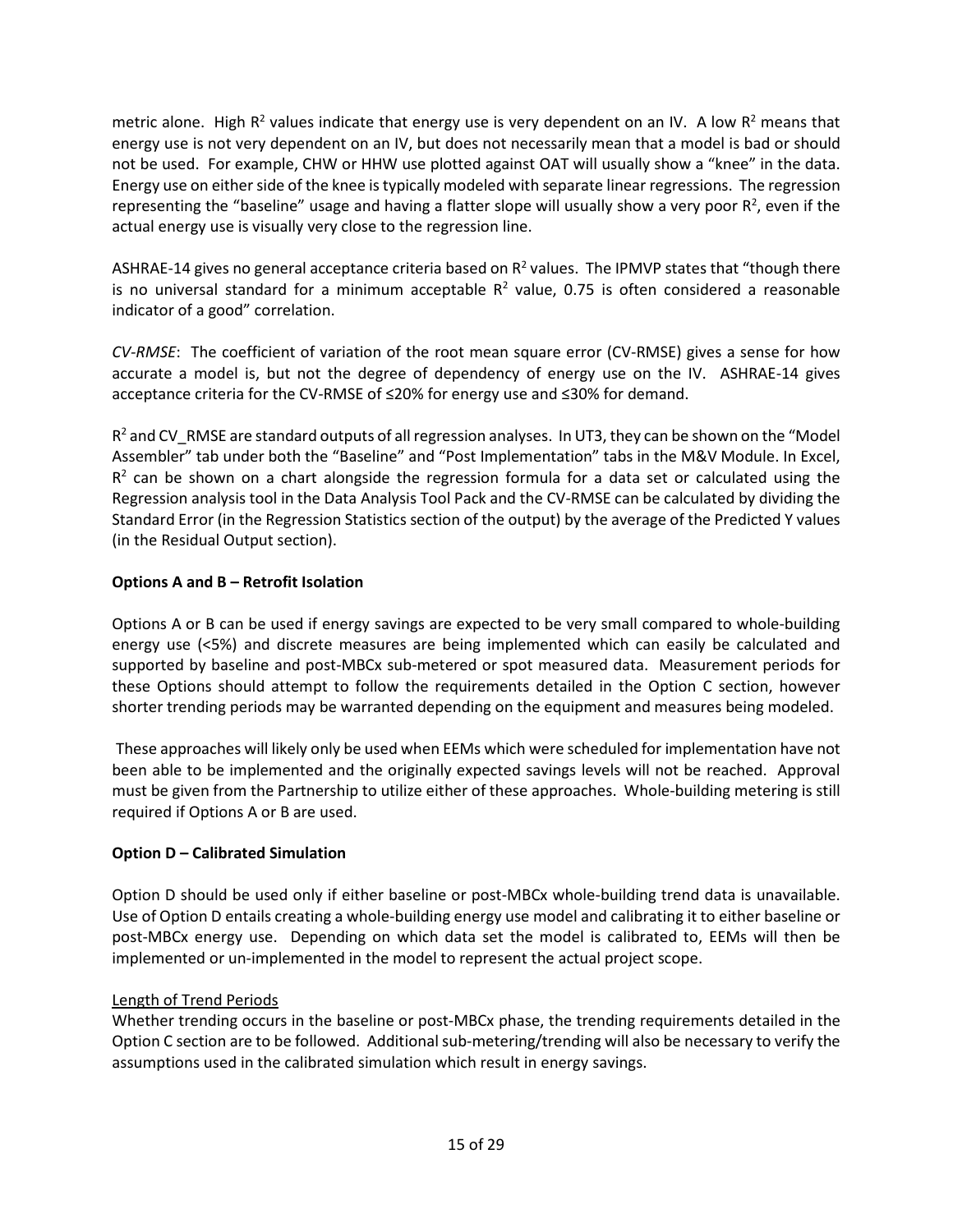## Energy Balance

If the simulation is truly a whole-building simulation, then an energy balance will be inherent in the model and the entire model will be compared to whole-building trend data for calibration. If the simulation only includes HVAC energy (or some portion thereof), then an energy balance needs to be performed to verify the portion of whole-building energy represented by the model. Typical EUI values for various end-uses in various building types can be found in the California End-Use Survey (CEUS) for use in an energy balance.

## Calibration

If baseline trend data is available for an entire year prior to the MBCx project, the whole-building simulation should be calibrated to that annual use. (The trend data may need adjustments to make it more similar to a typical (TMY) year.) It is more often the case, however, that much less than a year's worth of either baseline or post-MBCx trend data is available. In that case, Option C-type energy models will need to be created in order to determine annual energy use to calibrate to.

ASHRAE Guideline 14-2002 references the Normalized Mean Bias Error (NMBE) and the CV-RMSE as the two metrics used for determining the degree of calibration of a whole-building calibrated simulation. (Reference sections 5.2.11.3 and 5.3.2.4,f of ASHRAE Guideline 14-2002.) Though calibrated simulation models will not be held to the acceptance criteria listed in ASHRAE, these metrics should be reported for all analyses.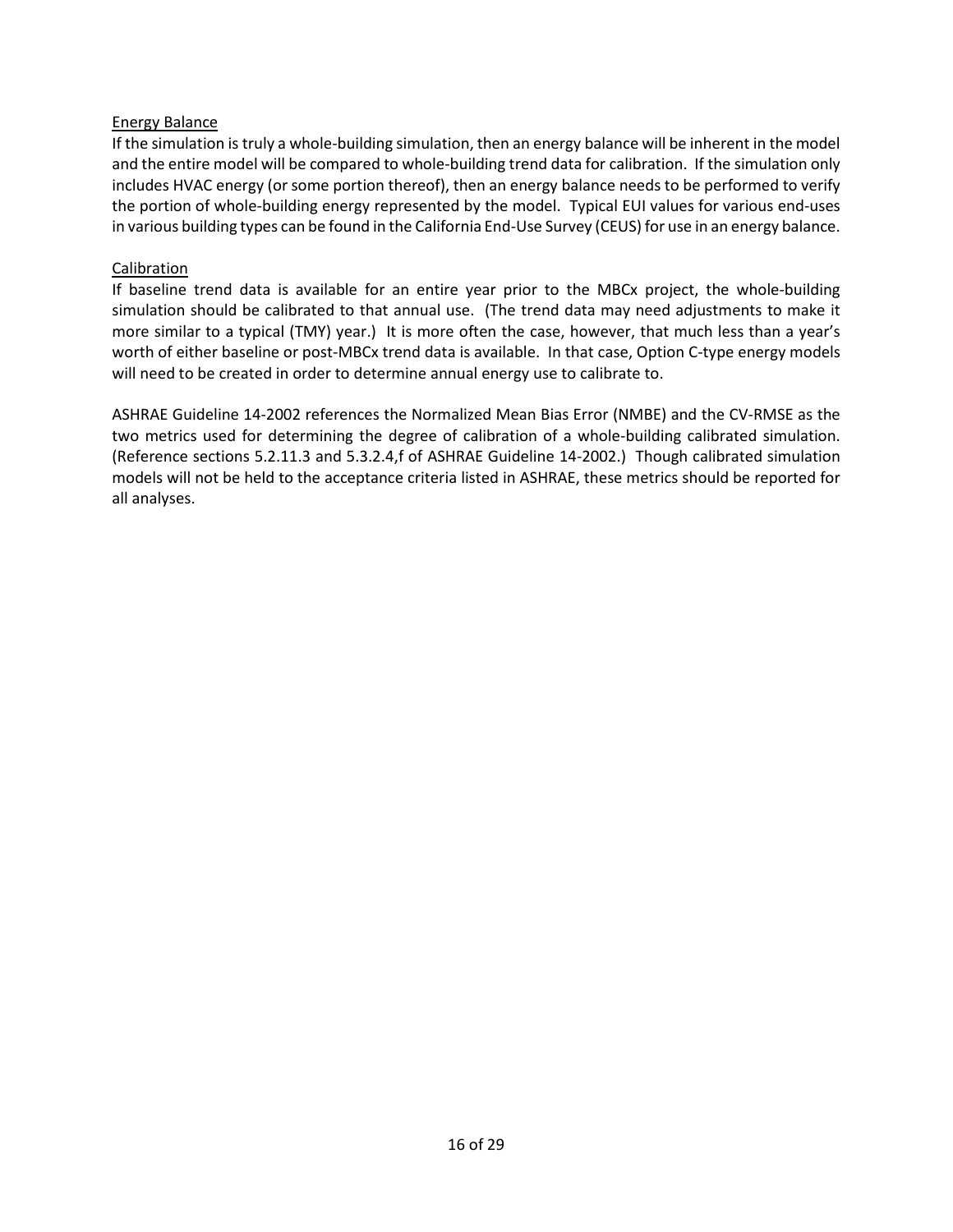## **Attachment 4 – Energy Models**

There are several forms of regression model types used for Option C whole building M&V. The most wellknown are simple linear regressions of monthly heating degree-days with monthly energy use. As more frequent measurements of energy use have become available, regression models have improved. The following is a summary of the most familiar types of regression modeling as well as available tools that help develop them:

*Simple linear and multivariate linear regressions.* These are well-known regression modeling methods, descriptions of which are in most statistics handbooks. Excel spreadsheets have regression functions, or a regression analysis tool pack that may be activated. Users can develop simple or multivariate regressions with whatever number and amount of independent variable data that are available, and manually develop and evaluate the goodness of fit and accuracy of models they develop.

*ASHRAE Change-Point Models*. ASHRAE's Research Project 1050 identified a series of change-point models that accurately modeled energy use with independent variables (usually ambient dry-bulb temperature) and validated them in over 400 buildings. The project also developed software to assist users in the development of change-point models for their building projects. The models are known by the number of parameters in the resulting change-point regression equation; a 2p model has two parameters and is a simple linear regression ( $y = mx + b$ ); a 3p model describes a two-segment model, with one segment having a flat slope, a change-point, and another segment with a non-zero slope  $(y = a + m(x - c)^{+}$ , where c is the change point, and m is the value of the slope when x is greater than c, and  $y = a$  when x is less than c.). Change point models are recommended to be used with daily values of energy use, which may be sufficient for most projects. Software is available to run ASHRAE's change-point models; Energy Explorer from one of the original researchers is available from the University of Dayton.

*Advanced Regression Models.* When short time energy use and ambient temperature data is available for buildings that operate in a regular schedule, accurate regression models may be developed using an advanced regression algorithm that includes a time of week variable. The rationale is that the energy use at 10am on a weekday morning when ambient temperature is 65 degrees F may be much different than the energy use at 4pm when it is also 65 degrees F outside. *LBNL's temperature and time-of-week model (TTOW)* algorithm uses a time of week indicator variable and allows continuous or piecewise linear modeling of the independent variable, usually ambient temperature. The time-of week indicator variable applies a correction factor to the energy use predicted from the temperature. The model is represented by a matrix of coefficients, the dimensions of which depend on the analysis time interval (usually hourly or daily), and the number of line segments used for the temperature dependence. This regression algorithm has been tested on hundreds of commercial buildings and found to be very accurate.

*The Universal Translator, version 3 (UT3).* UT3 is a free tool downloadable fro[m http://utonline.org/cms/](http://utonline.org/cms/) after an account is created. It has many features that help users manage large sets of data, including merging files, re-sampling time intervals, filtering, charting, calculating, importing and exporting. The tool was designed so that anyone with the software could share data and analysis with anyone else who had the tool, such as project reviewers. This increases project transparency. There are many tutorial videos provided on the website.

The website provides a system development kit that allows UT3 users to develop their own analysis modules. The California Energy Commission's PIER program sponsored the development of several analysis modules, one of which is the M&V analysis module. Referred to as the M&V Tool, this M&V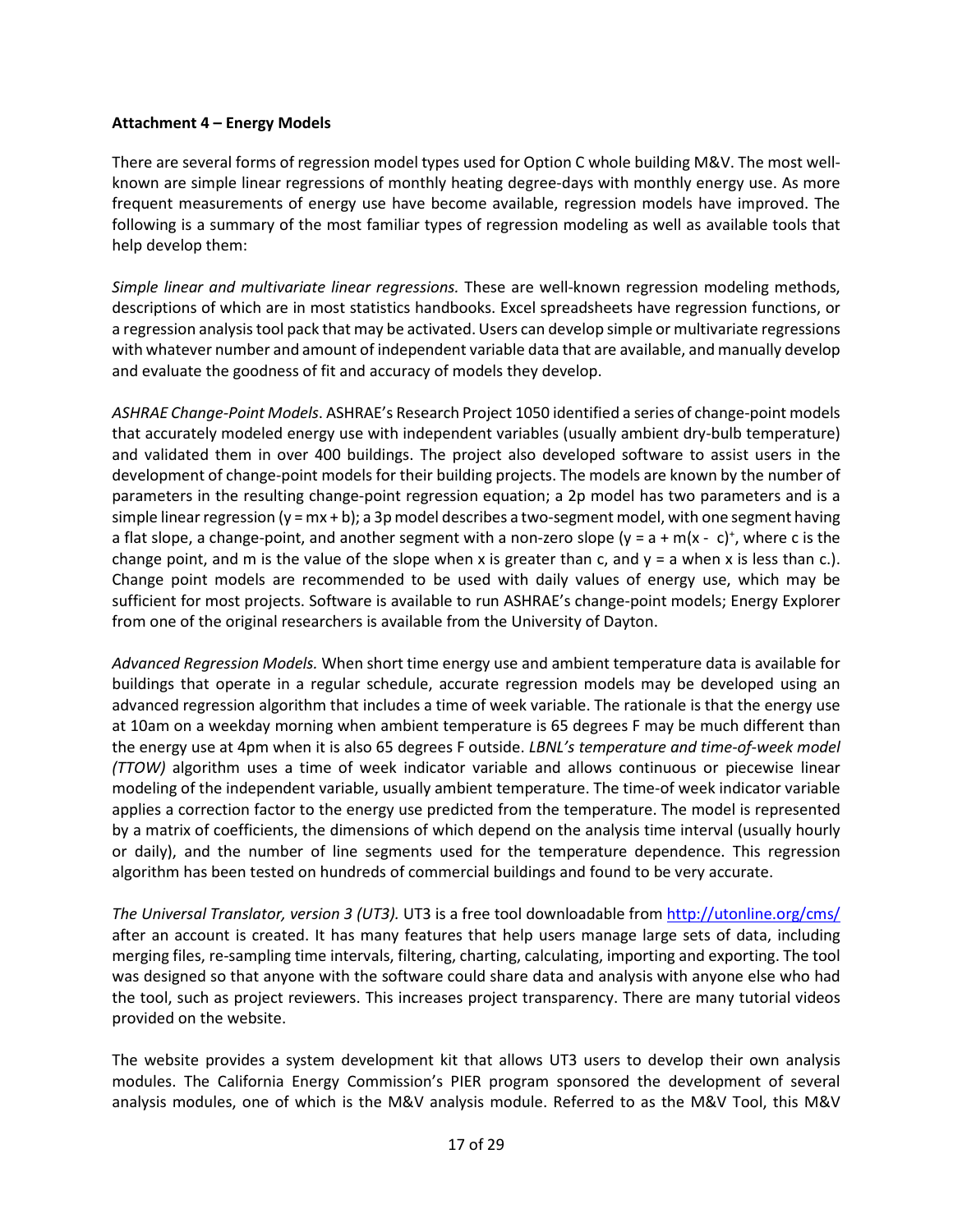analysis module allows users to develop LBNL's TTOW model, or simpler temperature-only and time-only models. Users may use filters to set up analysis bins of occupied or unoccupied periods, and the M&V Tool allows different models to be developed for each of these periods and pieced together. It provides the  $R^2$ and CV(RMSE) metrics for each model development run so that users may evaluate the model's goodness of fit and accuracy. The M&V Tool calculates savings for actual projects by adjusting the baseline energy use to post-installation conditions. It also allows users to calculate savings under normalized conditions, such as those defined by TMY3 weather data sets. This feature also allows users to estimate annual energy use and savings based on a shorter period of measured data, such as three months. A tutorial video on the use of the M&V Tool is also available on the website.

*Other Analysis Tools:* Other regression analysis tools can be used but should be able to perform an energy savings analysis based on short-time interval energy use data and independent variable data (such as outside air temperature). Many IPMVP Option C projects use multi-variate regression models to predict baseline and post installation energy consumption. As the name infers, multi-variate regression models use multiple independent variables. Unlike the UT3, multi-variate regression models can use many independent variables not related to time, such as outside air temperature, outside air wet-bulb temperature, building cooling load, etc. The multi-variate regression models may also use time based logical independent variables like holidays, weekdays, classes in session, night time, etc. A properly constructed multi-variate regression model can be more sophisticated and accurate. The tool should indicate the quality of the model by displaying its R2 and CV-RMSE values. The tool should create annual energy savings estimates by applying the pre and post implementation models to TMY3 weather data.

Refer to Attachment 3 for details on reasonable  $R^2$  and CV-RMSE ranges for regression models.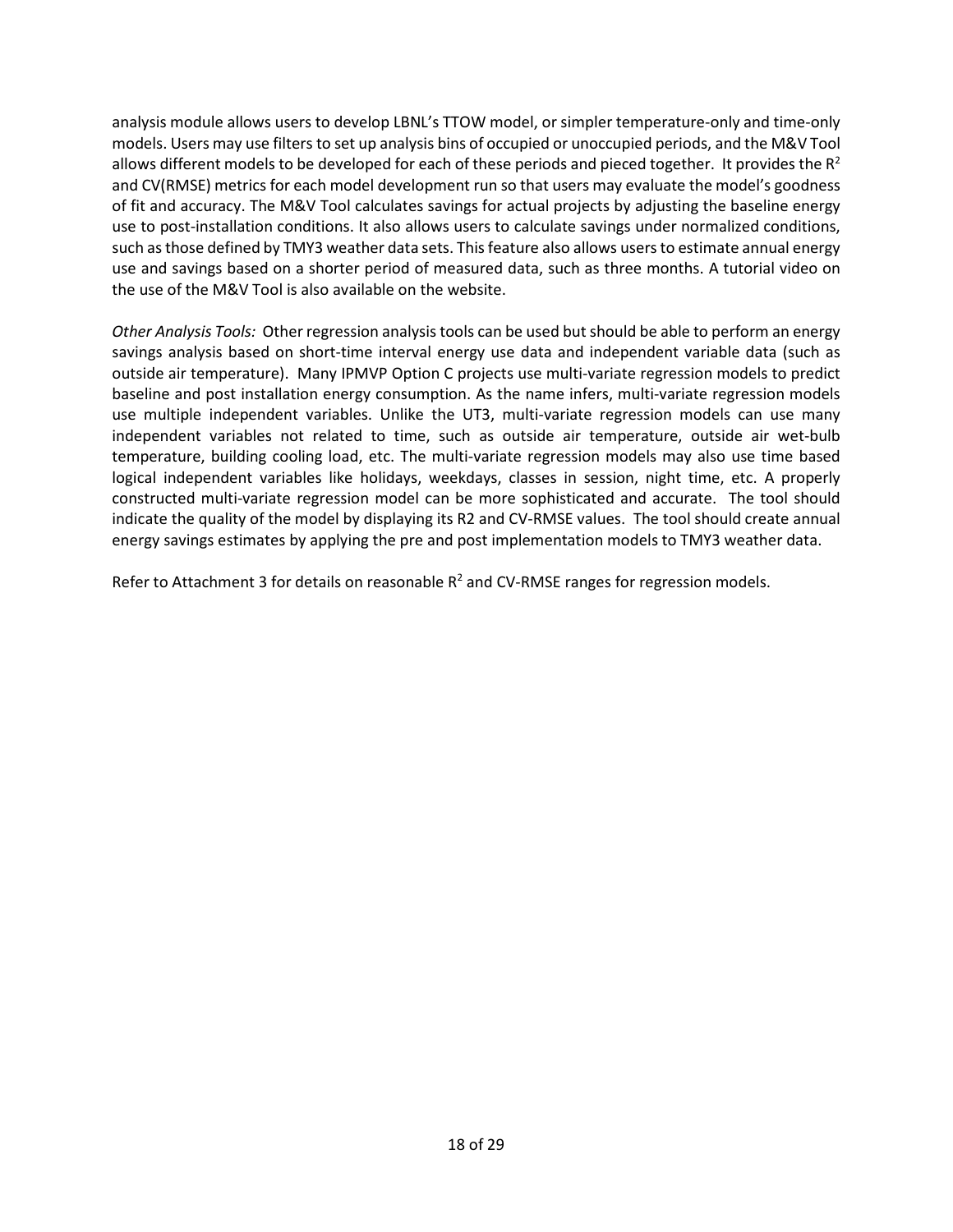## **Attachment 5 - General Types of Building Systems to be Investigated**

Central Plant(s) including the following general types of equipment:

- Chillers
- Cooling Towers
- Boilers
- Pumps
- Control Systems including VFDs and sequences of control
- Waterside Economizers

Central Air Handler(s)

- Fans
- Chilled water coils and valves
- Hot water coils and valves
- Dampers
- Control Systems, including VFDs, Outside Air Economizer and other sequences of control

Zonal HVAC

- Depending upon the number of zones, zonal equipment may initially be evaluated by Provider by sampling, and the extent of problems will determine whether all zones need to be evaluated and whether any discovered problems are assumed to be global, and that solutions may be applied globally ("Global" as used here means similar units serving similar types of zones)
- HVAC delivery to the Space (air and/or water distribution, whether dual duct, VAV terminals with re-heat, hydronic, etc.)
- Control Systems and sequences of control for HVAC delivery and zonal temperature control

Major Unitary Systems

- Rooftop Package Units (15 Tons or over)
- Controls

## Lighting Systems

- Interior Lighting Controls
- Exterior Lighting Controls

Refrigeration Systems

• Controls

Domestic Hot Water Systems

- Heaters/Boilers
- Controls

Process Controls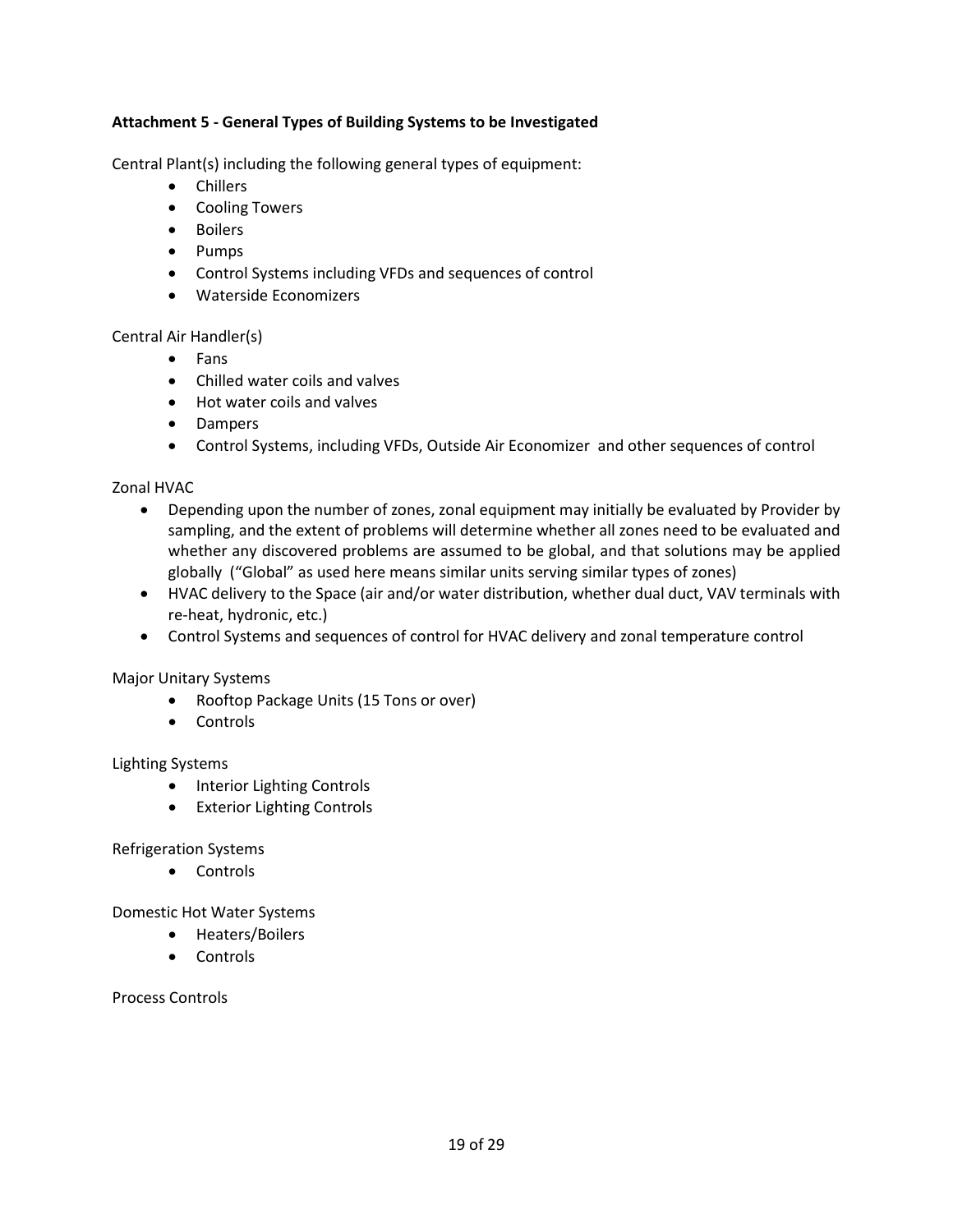## **Attachment 6 - Typical MBCx Measures**

A wide range of energy efficiency measures may be implemented under the Program. Most commonly, energy efficiency measures will apply to the following system components: air handlers, chillers, cooling towers, economizers, boilers, lighting, and controls. While measures will be determined on a site-by-site basis, the Program's common MBCx measures include:

- Scheduled Loads
	- o Equipment Scheduling: Time of Day
	- o Equipment Scheduling: Optimum Start-Stop
	- o Equipment Scheduling: Lighting Controls
- Economizer/Outside Air Loads
	- o Economizer Operation: Inadequate Free Cooling
	- o Over-Ventilation
	- o Demand Controlled Ventilation
- Control Problems
	- o Simultaneous Heating and Cooling
	- o Sensor/Thermostat Calibration and/or Optimal Relocation
	- o Hunting and Loop Tuning
	- o Damper/Valve Actuator Calibration
	- o Zone Rebalancing
- Controls: Setpoint Changes
	- o Duct Static Pressure Setpoint
	- o Piping Differential Pressure Setpoint
	- o Reduction of VAV Box Minimum Setpoint
	- o Implementation/Adjustment of Heating/Cooling, and Occupied/Unoccupied Space Temperature Setpoints
- Controls: Reset Schedules
	- o HW Supply Temperature Reset or HW Plant Scheduling
	- o CHW Supply Temperature Reset
	- o CW Supply Reset for Chiller Efficiency Optimization (for Newer VFD Chillers)
	- o Supply Air Temperature Reset: Cooling and Heating
	- o Duct Static Pressure Reset
- Equipment Efficiency Improvements / Load Reduction
	- o De-Lamping of Over-Lit Spaces
	- o Pump Discharge Throttled, Over-Pumping and Low Delta T–Trim Impeller
- Variable Frequency Drives (VFDs)
	- o VFD Retrofit Fans
	- o VFD Retrofit Pumps
- Equipment Maintenance
	- o Leaking Valves (hot water or chilled water valves)
	- o Actuator / Damper Operation

The goal of the MBCx program is to implement the following types of measures:

- Fix problems with existing controls
- Enhance the control and operation of existing equipment
- Make repairs/upgrades to existing equipment to make it run more efficiently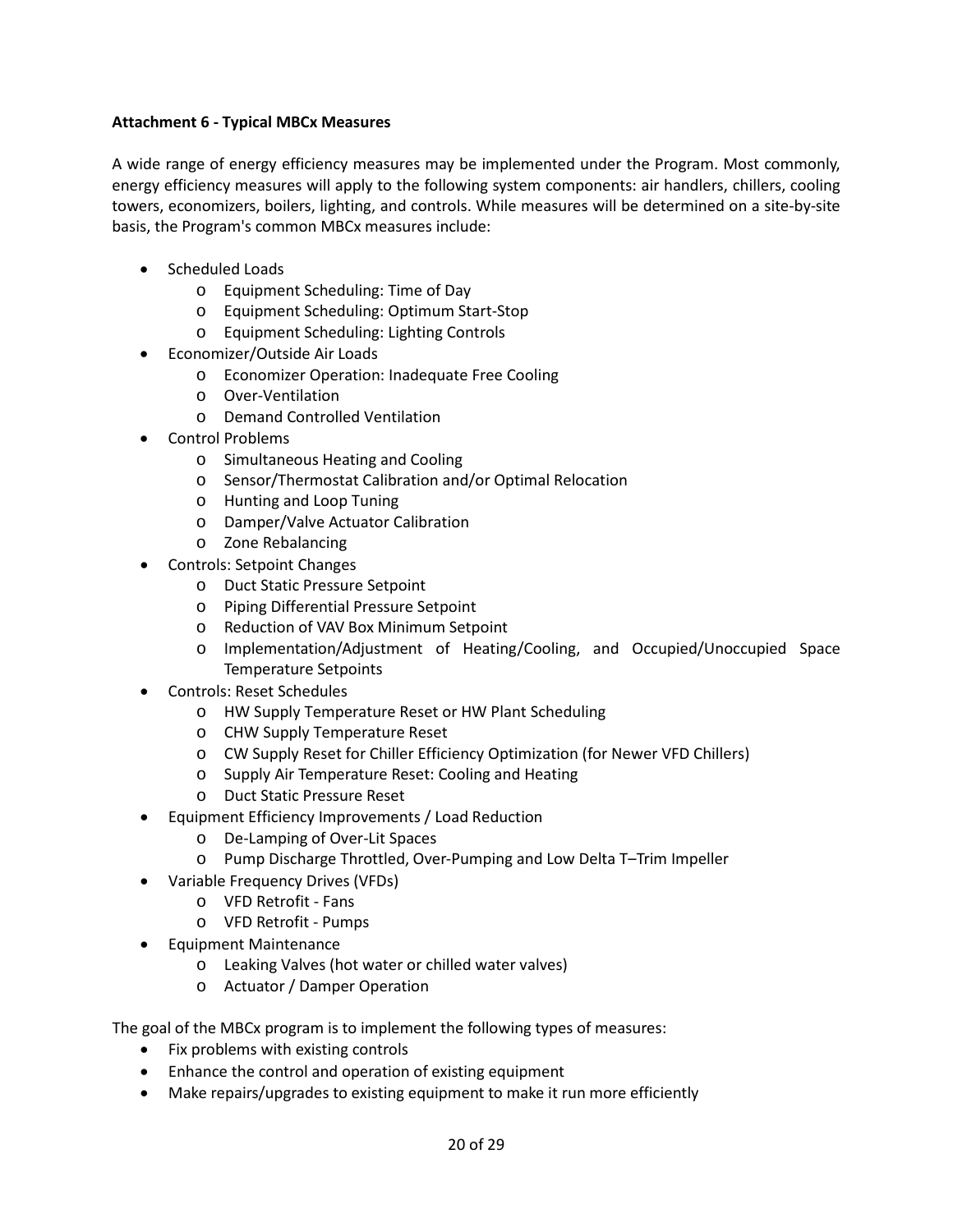• All energy saving projects are allowed, provided they do not include installation of large pieces of equipment, such as a new chiller, boiler or air handler.

Recommendations to improve the facility performance, such as indoor air quality issues, should be noted in the MBCx Baseline Report, even if there are no energy savings associated with them. Minimum ventilation requirements must be maintained per code.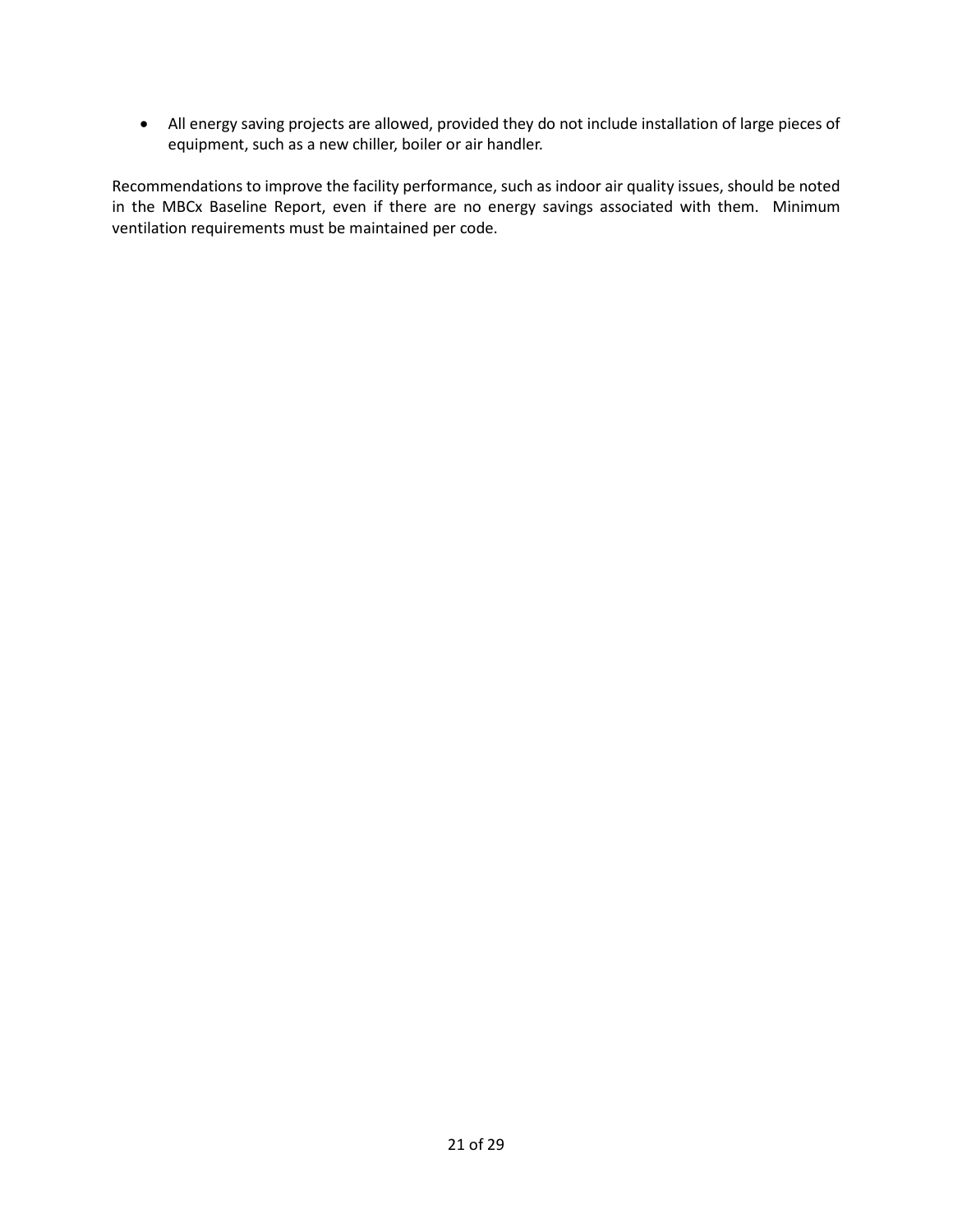|                     | (Beginning July 1, 2014) |                 |
|---------------------|--------------------------|-----------------|
| <b>Climate Zone</b> | <b>Start Date</b>        | <b>End Date</b> |
| $\,1$               | 16-Sep                   | 18-Sep          |
| $\overline{2}$      | 8-Jul                    | 10-Jul          |
| 3                   | 8-Jul                    | 10-Jul          |
| 4                   | 1-Sep                    | 3-Sep           |
| 5                   | 8-Sep                    | 3-Sep           |
| 6                   | 1-Sep                    | 3-Sep           |
| 7                   | 1-Sep                    | 3-Sep           |
| 8                   | 1-Sep                    | 3-Sep           |
| 9                   | 1-Sep                    | 3-Sep           |
| 10                  | 1-Sep                    | 3-Sep           |
| 11                  | 8-Jul                    | 10-Jul          |
| 12                  | 8-Jul                    | 10-Jul          |
| 13                  | 8-Jul                    | 10-Jul          |
| 14                  | 26-Aug                   | 28-Aug          |
| 15                  | 25-Aug                   | 27-Aug          |
| 16                  | 8-Jul                    | 10-Jul          |

## **Attachment 7 – DEER (Database for Energy Efficient Resources) Demand Definition**

*Source: IOU Statewide Customized Offering Manual, Section 2: Customized Calculated Savings Guidelines*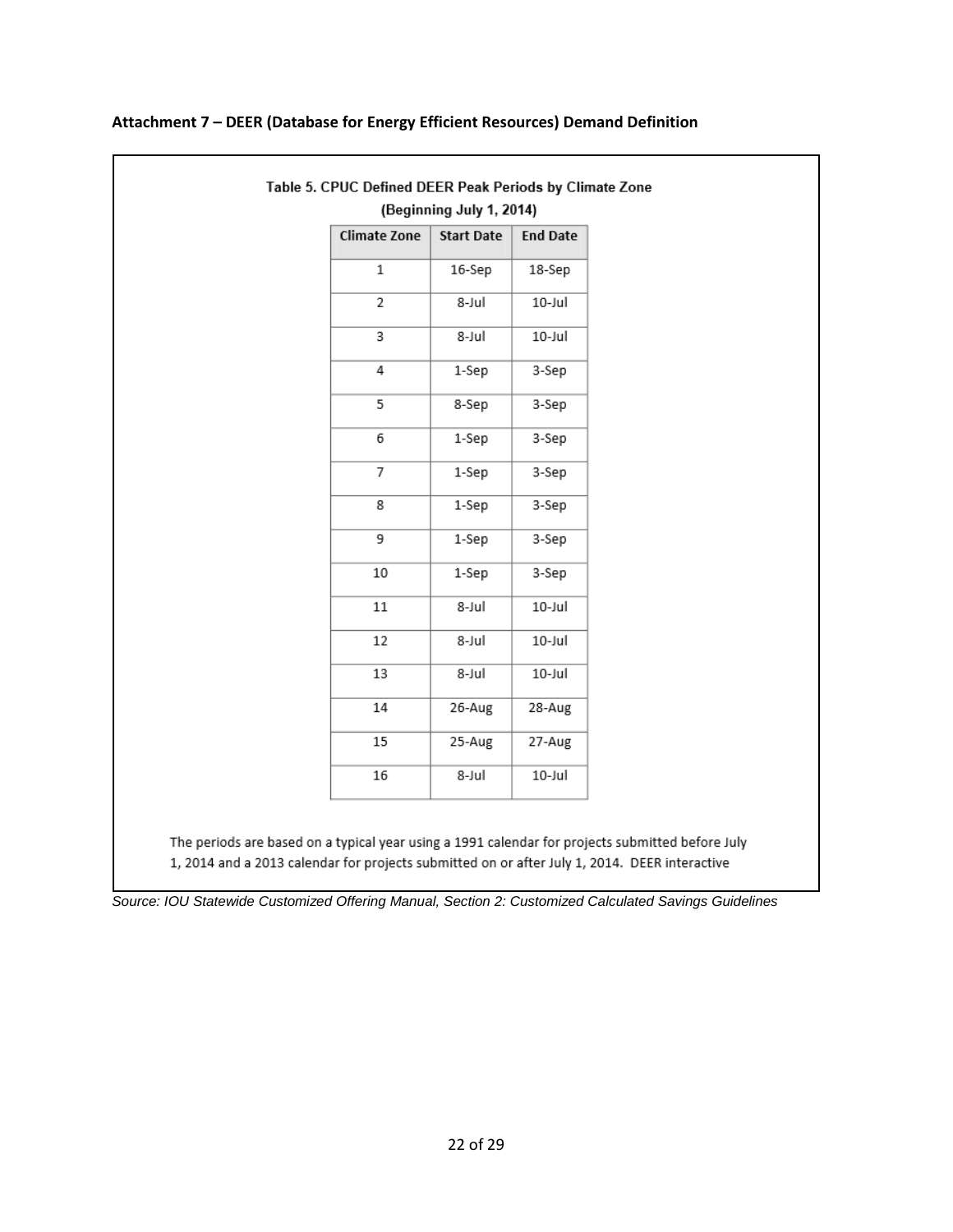# **DEER Peak Demand Reduction Calculations**

DEER Peak reduction estimates depend on the measure type, measure operation, and level of data available. The DEER Peak method is the average grid level impact for a measure between 2:00 p.m. and 5:00 p.m. during the three consecutive weekday periods containing the weekday temperature with the hottest temperature of the year.

The DEER Peak periods are defined by individual climate zones. Because the definition is based on average grid-level impacts it has been determined that all measures must use the predefined periods.

*Source: IOU Statewide Customized Offering Manual, Section 2: Customized Calculated Savings Guidelines*

Follow link below for a description of California Climate Zones

http://www.energy.ca.gov/maps/renewable/building\_climate\_zones.html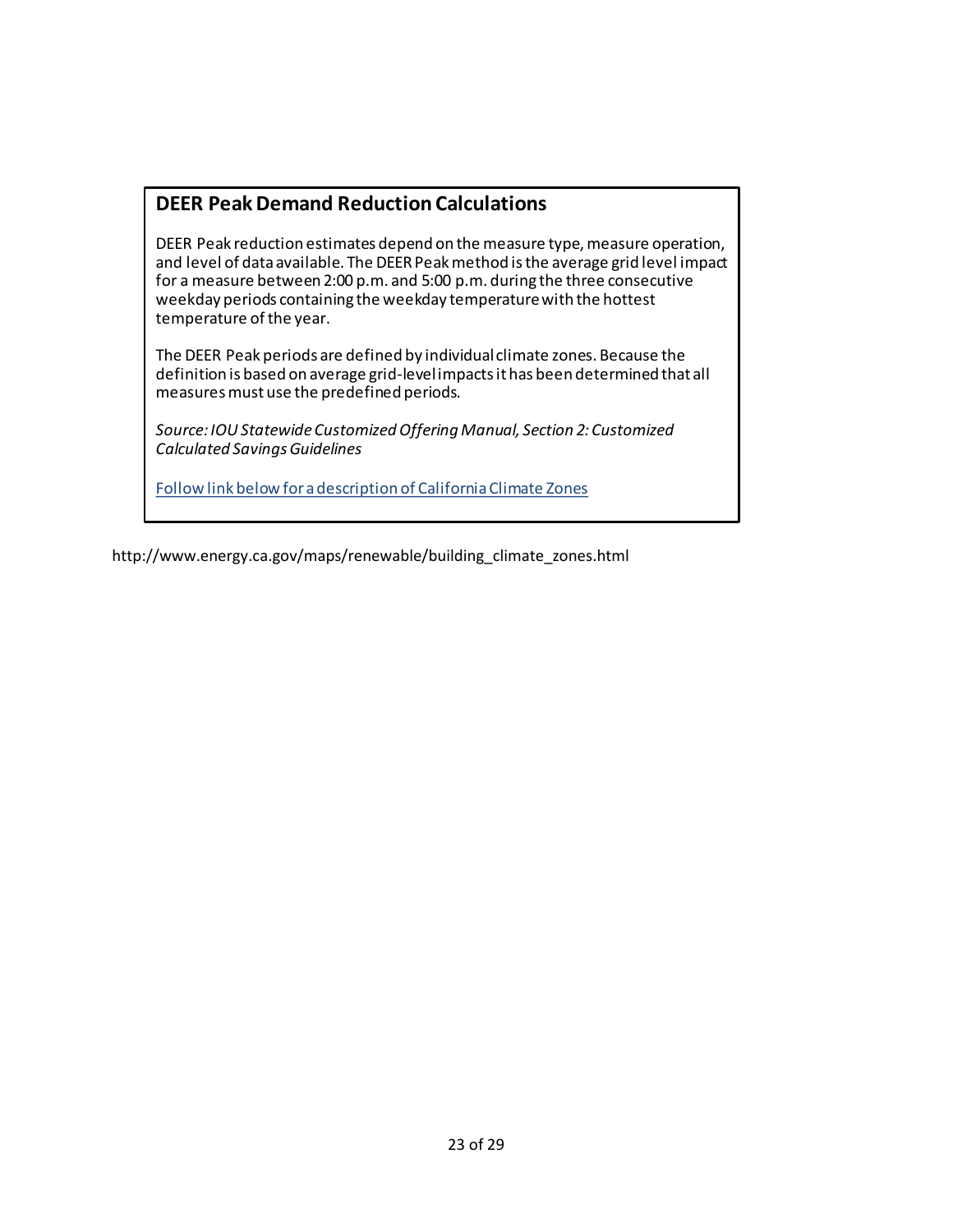## **Attachment 8 – Sample MBCx Report Components**

## **1. MBCx Baseline Report**

1.1. Introduction

Include summary of all projected costs, savings, and incentives.

Campus benchmark ranking and bar chart of actual data compared to other campuses; building benchmark data if available

1.2. Facility Description

Area, age, function, schedule, contacts, operational requirements (schedules, occupancy, etc.) Available and missing documentation identified

- 1.3. Scope of Services Basic MBCx scope and systems being evaluated Description of existing controls and trending capacities Description of new monitoring capabilities and/or control points to be added
- 1.4. Known issues, improvement opportunities, and potential MBCx measures identified at this stage. Include projected costs and savings, anticipated incentive. Summary Table of Proposed Measures, including projected savings, costs, expected incentives Discussion of Analysis of the Potential MBCx Measures and Savings Projections
- 1.5. Historical Energy Use Annual Energy Use and Costs to Campus
- 1.6. MBCx Plan / Measurement and Verification Plan
	- 1.6.1. Monitoring objectives and requirements
	- 1.6.2. Identify measurement points and planned duration of data collection
	- 1.6.3. MBCx Process
	- 1.6.4. Roles and Responsibilities
	- 1.6.5. Project Schedule
	- 1.6.6. Pre-Functional Test Plan
	- 1.6.7. Functional Test Plan
	- 1.6.8. Operator Training Plan
	- 1.6.9. (Optional Section) Other, non-whole-building M&V methods to be utilized
	- 1.6.10. Plans for M&V Data Analysis (e.g., extrapolation, normalization, adjustment)
- 1.7. Baseline Report
	- 1.7.1. Baseline system/equipment meter data gathering plan and data summary for each measure. Include the revenue meter numbers that savings will accrue to.
	- 1.7.2. Discussion of baseline system/equipment data analysis
	- 1.7.3. Assessment and proposed solutions
	- 1.7.4. Assessment and analysis of whole-building metering data, if not included in 1.7.2.

## Appendices

MBCx Kickoff Meeting Minutes

Initial Project Deficiency and Resolution Log

Name of System or Equipment

Description of Finding, Deficiency or Problem

- Date Noted
- Recommended Solution
- Estimated Cost of Correction
- Status of Implementation
- Actual Cost of Correction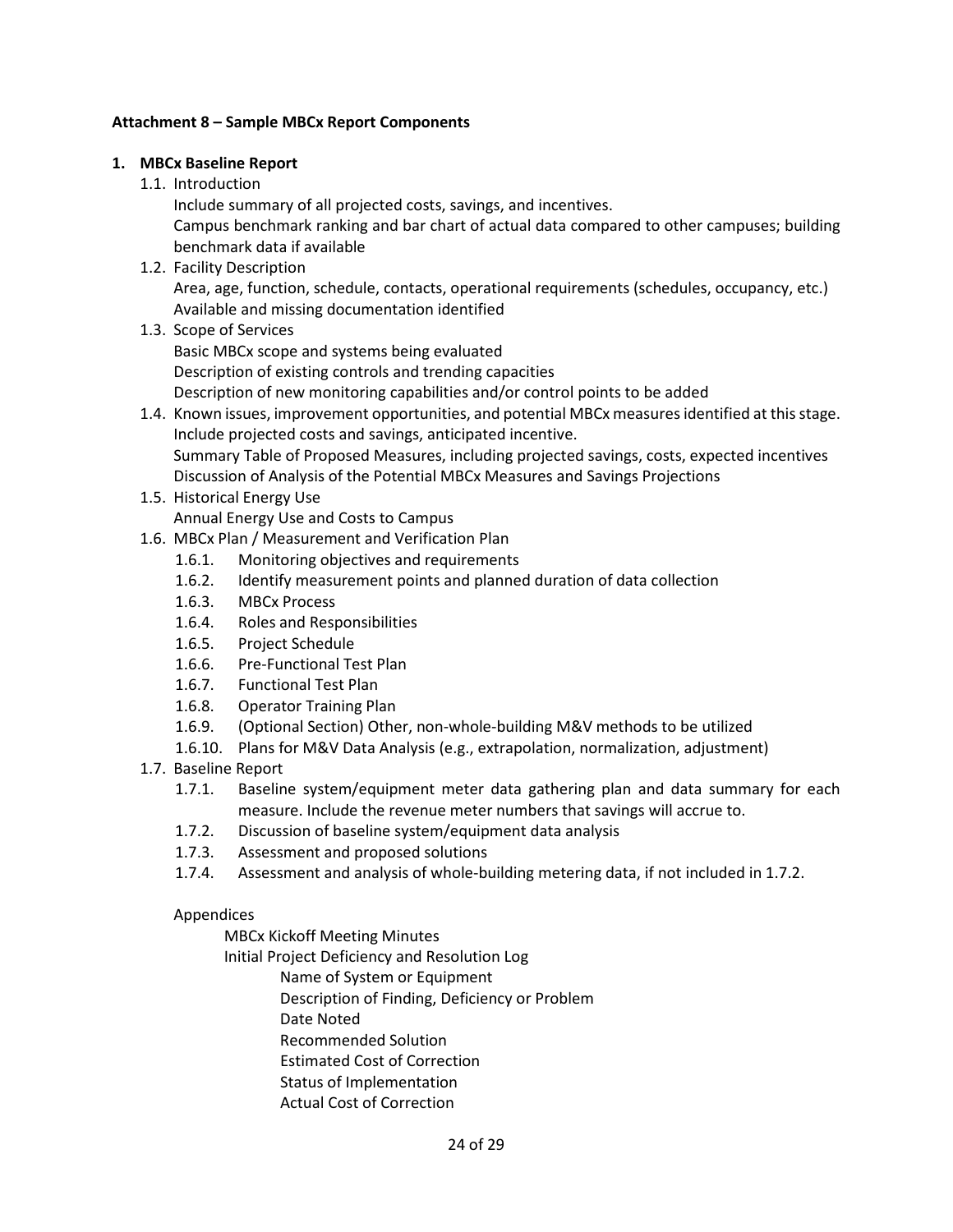Verification of Implementation Conclusion Date Baseline Data and Analysis files on CD or similar format

## **2. MBCx Final Report**

- 2.1. Executive Summary
- 2.2. MBCx Findings/Initiation Report, including baseline analysis (updated if required)
- 2.3. As-installed report
	- 2.3.1. Installed energy conservation measures: describe in detail including sequence modifications
	- 2.3.2. Discussion of corrected baseline (if necessary)
	- 2.3.3. As-installed system/equipment metering data gathering plan and data summary
	- 2.3.4. Discussion of energy savings calculations for each measure or package of measures & savings table
	- 2.3.5. Provide actual field data that savings are based upon (include whole building interval data when available)
	- 2.3.6. ECM persistence recommendations
- 2.4. Discussion of operator training activities
- 2.5. Discussion of final findings log
- 2.6. Additional goals and recommendations
- 2.7. Remaining improvement opportunities
- 2.8. List any retrofit project identified as a result of the MBCx process

## Appendices

Initial Project Deficiency and Resolution Log (from time of Baseline Measurements) Final Project Deficiency and Resolution Log

Pre- and Post-Implementation Trend Data and Energy Savings Calculations

(Include actual data and post-processed files on CD, DVD, or FTP)

All MBCx Team Meeting Minutes

Training Session Attendance Records and Materials

## **3. MBCx Systems Manual**

- 3.1. MBCx Final Report
- 3.2. Alarm set points
- 3.3. Available monitoring points and active trending capabilities
- 3.4. Control graphics or diagrams
- 3.5. O&M plan
- 3.6. Ongoing diagnostics
- 3.7. M&V Plan
	- 3.7.1. General building or plant info & Design intent (current facility requirements)
	- 3.7.2. System diagram and descriptions
	- 3.7.3. Equipment schedules & control sequences (this includes setpoints)
	- 3.7.4. Available monitoring points and recommended trend groups
	- 3.7.5. ECM persistence recommendations
	- 3.7.6. Updated findings log and action plan
	- 3.7.7. Updated benchmarking and baseline data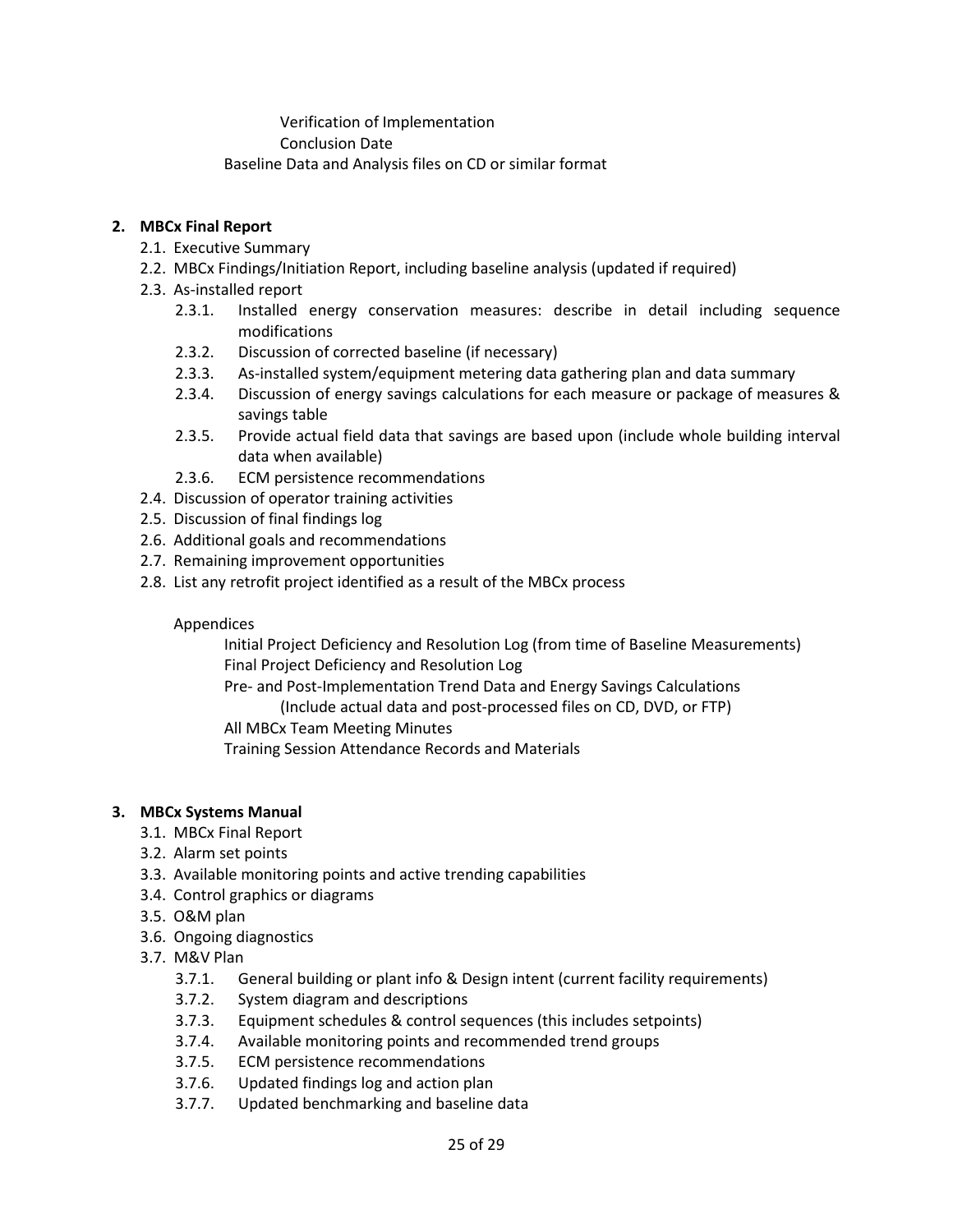- 3.7.8. Operator training plans and records
- 3.7.9. Plans for Recommissioning to maintain persistence (15 years).
- 3.7.10. Summary of available as-built records & documentation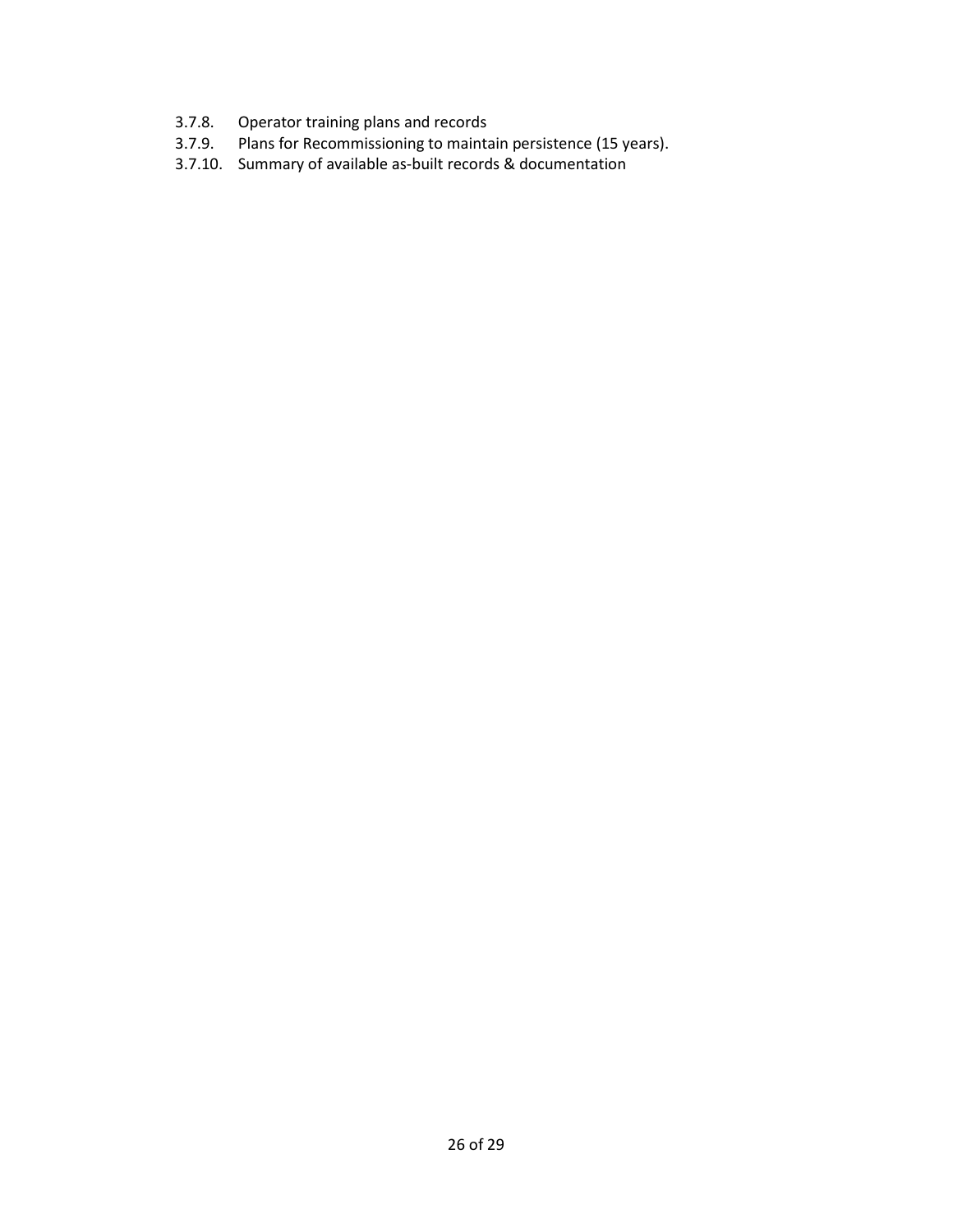## **Attachment 9 – MBCx Measure Log**

The MBCx Measure Log should be used to record each measure that is implemented as part of the MBCx project and should be included with the final MBCx report.

The following is an example of what an MBCx Measure Log should consist of:

|                | <b>EEM Description</b>                              | Equipment    | Implementation |
|----------------|-----------------------------------------------------|--------------|----------------|
|                |                                                     |              | Date           |
| $\mathbf{1}$   | Ex: Implement a duct static pressure reset strategy | AHU-1, AHU-3 | 2/18/2015      |
| $\overline{2}$ |                                                     |              |                |
| 3              |                                                     |              |                |
| 4              |                                                     |              |                |
| 5              |                                                     |              |                |
| 6              |                                                     |              |                |
| 7              |                                                     |              |                |
| 8              |                                                     |              |                |
| 9              |                                                     |              |                |
| 10             |                                                     |              |                |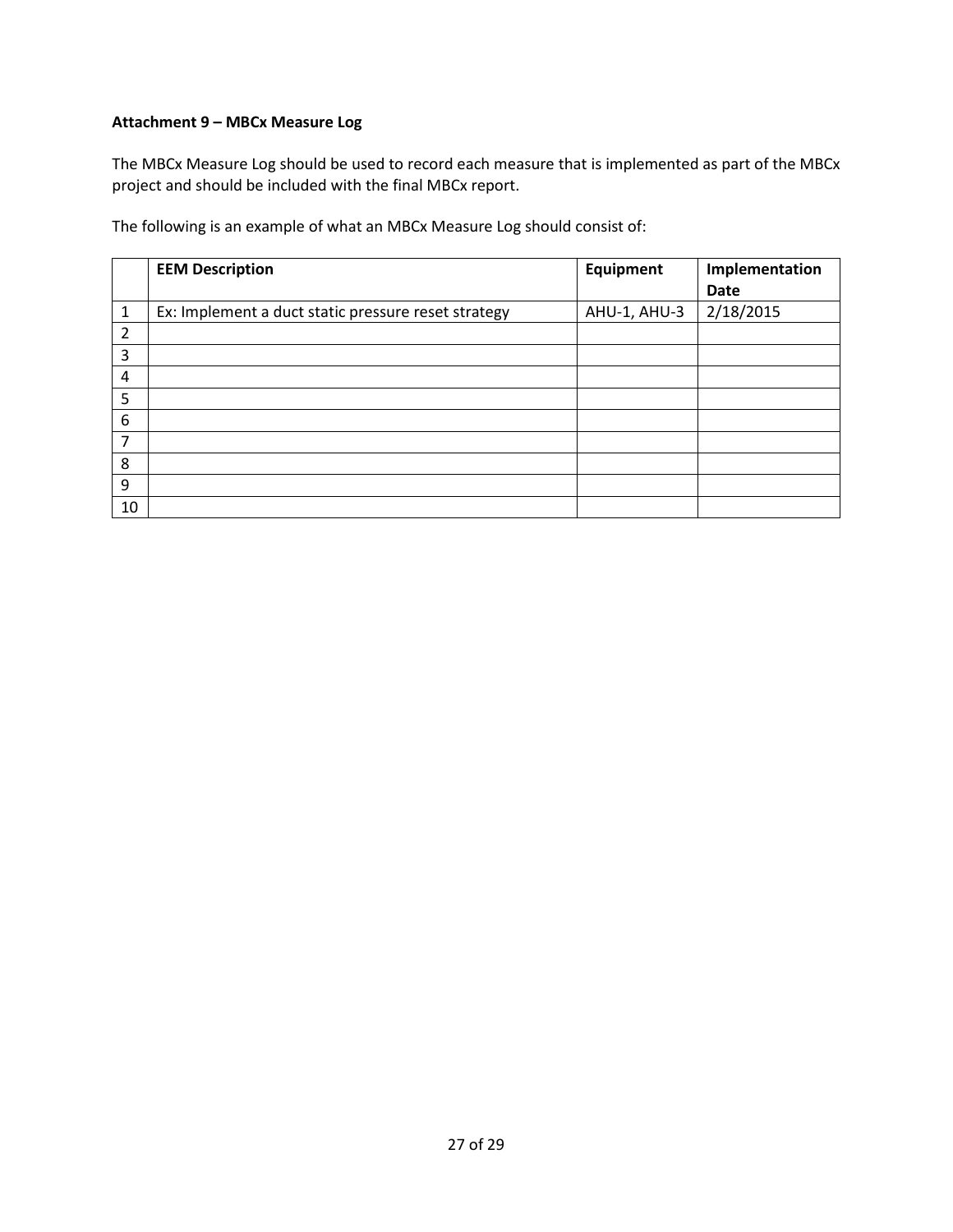## **Attachment 10 – Building Operations Log**

The Building Operations Log should be maintained for the life of the MBCx project, starting the same date the baseline trending period begins, and continuing for the following five years after the completion of the project. The log should include any major changes to the building's operation, including: major scheduling changes, major equipment replacements, building remodels or additions, retrofit projects, etc.

The purpose of the log is to document any major changes to the building that may have an effect on the energy savings associated with the MBCx project. This log should be maintained by the campus and kept on file for up to a period of five years after the MBCx project has been completed. A copy of the log maybe request by the Energy Division as part of secondary project review during that time period.

The following is an example of what a Building Operations Log should consist of:

|                         | <b>Description of Change</b>                     | Date of Change |
|-------------------------|--------------------------------------------------|----------------|
| $\mathbf{1}$            | Ex: The buildings operating schedule was changed | 2/18/2015      |
|                         | from Mon. through Fri. 8am - 8pm to Mon. through |                |
|                         | Sat. 8am - 9pm.                                  |                |
| $\overline{2}$          |                                                  |                |
| 3                       |                                                  |                |
| $\overline{\mathbf{r}}$ |                                                  |                |
| 5                       |                                                  |                |
| 6                       |                                                  |                |
| 7                       |                                                  |                |
| 8                       |                                                  |                |
| 9                       |                                                  |                |
| 10                      |                                                  |                |